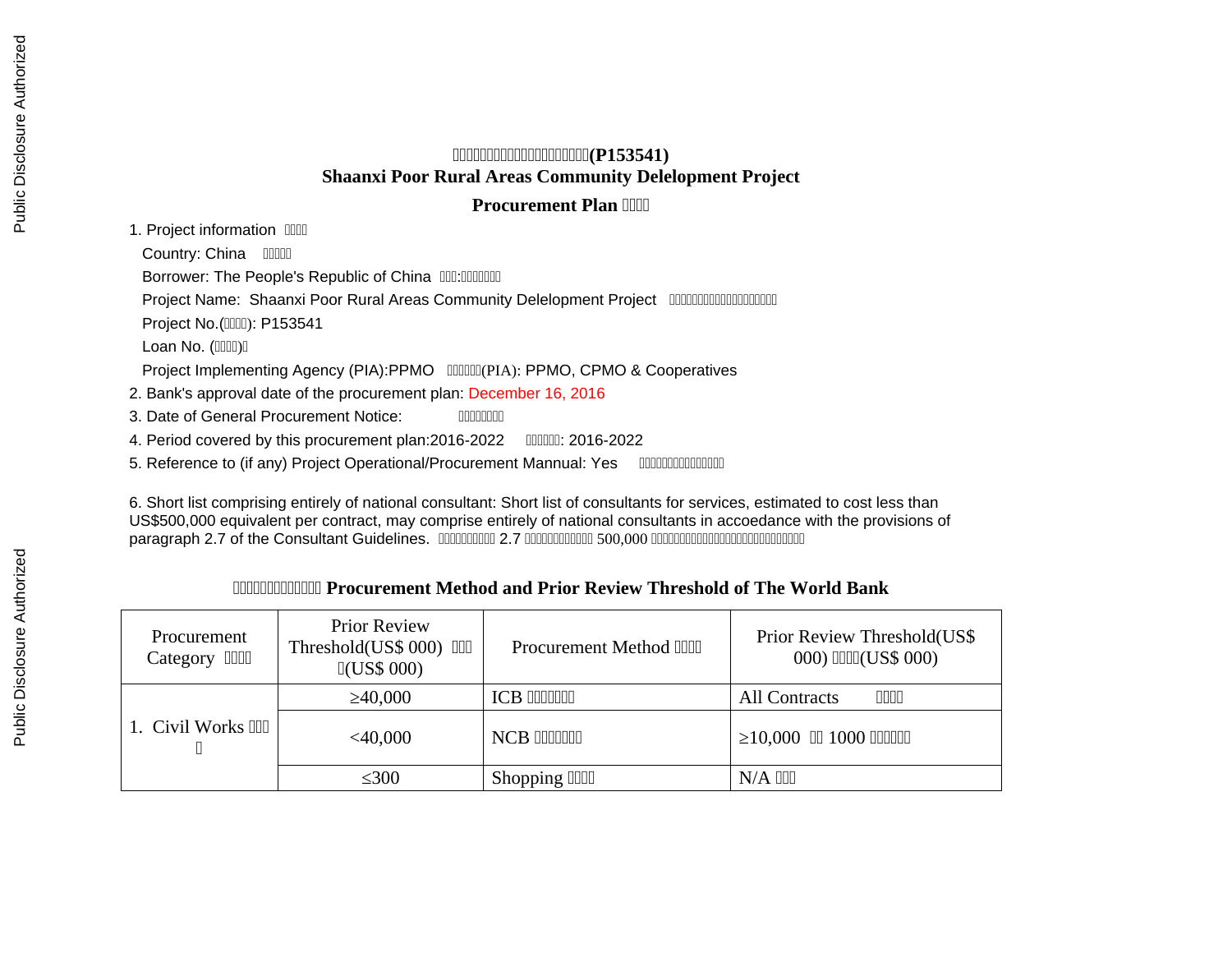|                                        | $\geq 10,000$                                                                                                              | <b>ICB INNINI</b>                                             | All Contracts IIII                                                       |
|----------------------------------------|----------------------------------------------------------------------------------------------------------------------------|---------------------------------------------------------------|--------------------------------------------------------------------------|
| 2. Goods, IT<br>Systems and Non-       | $<$ 10,000                                                                                                                 | <b>NCB IIIIIIII</b>                                           | <b>OD 200 0000</b><br>$\geq$ 2,000<br>$\Box$                             |
| Consulting<br>Services DDDDDDDD<br>000 | No Threshold                                                                                                               | DC                                                            | 00 200 0000<br>$\geq$ 2,000<br>ПN                                        |
|                                        | $\leq$ 250                                                                                                                 | Shopping IIII                                                 | $N/A$ $III$                                                              |
|                                        | No Threshold III                                                                                                           | 000000000000 (QCBS) /00000000<br>$\mathbb{I}(\text{QBS})$     | <b>OD 100 0000</b><br>≥1,000<br>ΠN                                       |
|                                        | $300$                                                                                                                      | <b>IIIIIIIIIIIII(CQS)</b>                                     | $N/A$ $111$                                                              |
| 3. Consultants IIII                    |                                                                                                                            | Individual consultants <b>IIIIIII</b>                         | Only in exceptional cases e.g.<br>long term TA, and contracts $\geq 300$ |
|                                        |                                                                                                                            | <b>Single Source Seletion (Firm)</b><br>$\text{1111111(111)}$ | All Contracts $\geq 1,000$ OOO 100 OOO<br>$\Box \Box \Box$               |
|                                        |                                                                                                                            | <b>Single Source Seletion</b><br>$(Individual)$ $[III][[]]$   | All contracts $\geq 300$<br>0000 30 00000                                |
| 4. Component A<br>(a) & Component      | <us\$100,000 for="" goods="" iiiii<br=""><math display="inline">10</math> <math display="inline">\Box</math></us\$100,000> | Community Participation DDD                                   | $N/A$ $III$                                                              |
| A (b) IIII $A(a)$ &<br>(b)             | <us\$200,000 civil<br="" for="">Works IIII 20 III</us\$200,000>                                                            |                                                               |                                                                          |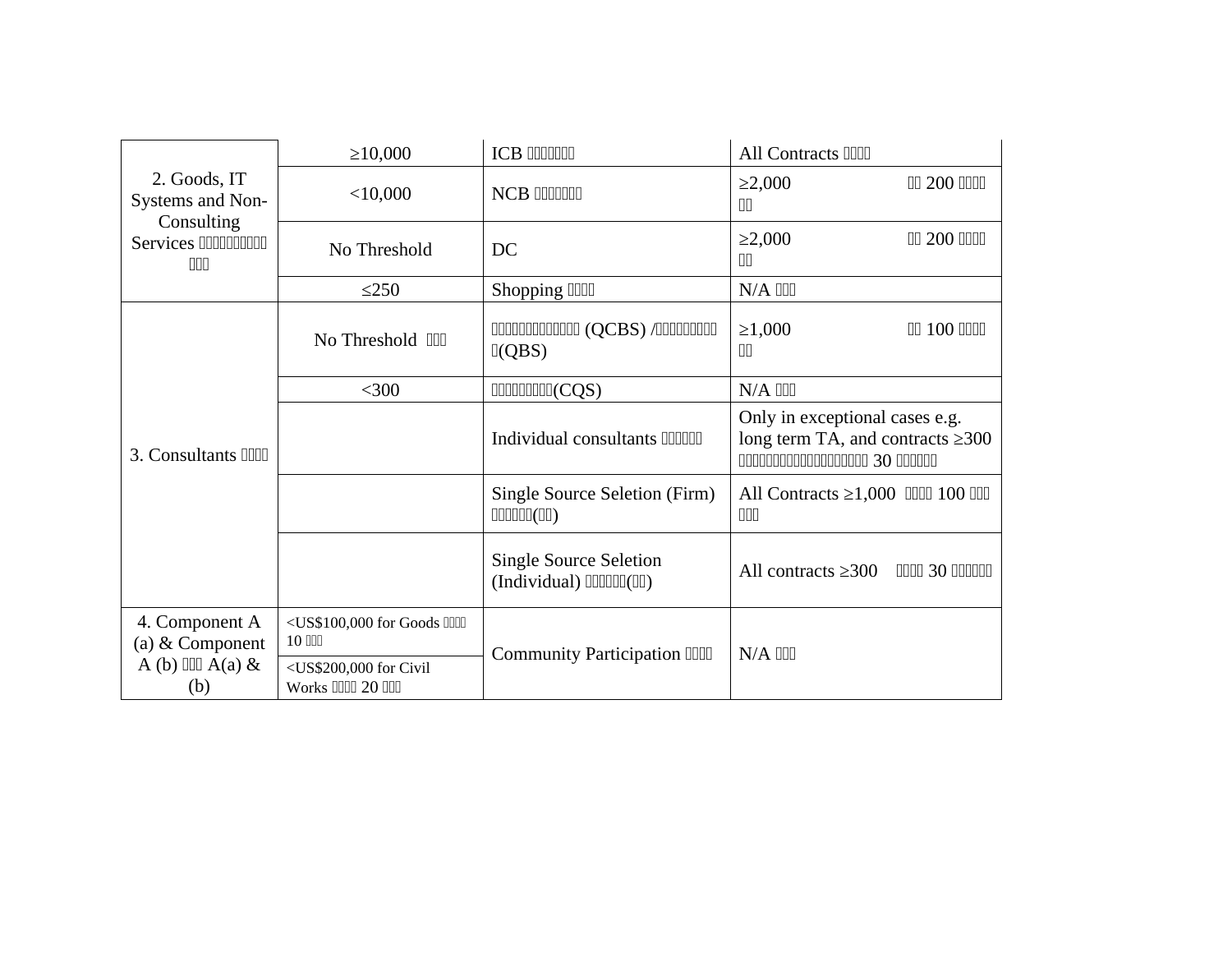| <b>PROCUREMENT</b><br><b>PLAN</b> |                                                        | China: Shaanxi Poor Rural Areas Community Development Project                                                          |                          |
|-----------------------------------|--------------------------------------------------------|------------------------------------------------------------------------------------------------------------------------|--------------------------|
| <b>General Information</b>        |                                                        |                                                                                                                        |                          |
| Country.                          | China                                                  | Banks Approval Date of the Original Procurement Plan:<br>Revised Plan Date(s): (comma delineated, leave blank if none) | 2017-03-20<br>2017-06-01 |
| Project ID:                       | P153541                                                | <b>GPN Date:</b>                                                                                                       | 2017-01-24               |
| <b>Project Name:</b>              | Shaanxi Poor Rural Areas Community Development Project |                                                                                                                        |                          |
| Loan / Credit No:                 | IBRD / 86840                                           |                                                                                                                        |                          |
|                                   | <b>Executing Agencyfles):</b> Shaanxi Poor Rural PMO   |                                                                                                                        |                          |

| <b>WORKS</b>                                          |                   |                                                                 |                    |                           |                 |                                |                           |                            |                               |                               |                                      |                  |                          |                 |                        |                                                                                                                                    |               |                                              |            |                   |                                                                 |                        |                  |                            |  |
|-------------------------------------------------------|-------------------|-----------------------------------------------------------------|--------------------|---------------------------|-----------------|--------------------------------|---------------------------|----------------------------|-------------------------------|-------------------------------|--------------------------------------|------------------|--------------------------|-----------------|------------------------|------------------------------------------------------------------------------------------------------------------------------------|---------------|----------------------------------------------|------------|-------------------|-----------------------------------------------------------------|------------------------|------------------|----------------------------|--|
| Activity Reference No./<br>Description                | Loan / Credit No. | Component                                                       | <b>Review Type</b> | Method                    | Market Approach | Procurement<br>Process         | Prequalification<br>(Y/N) | Estimated<br>Amount (US\$) | <b>Actual Amount</b><br>(USS) | Process<br>Status             | Draft Pre-qualification<br>Documents | Prequalification | <b>Evaluation Report</b> | / Justification | Draft Bidding Document | Specific Procurement<br>Notice / Invitation                                                                                        | <b>Issued</b> | Bidding Documents as   Proposal Submission / |            | Opening / Minutes | <b>Bid Evaluation Report</b><br>and Recommendation<br>for Award | <b>Signed Contract</b> |                  | <b>Contract Completion</b> |  |
|                                                       |                   |                                                                 |                    |                           |                 |                                |                           |                            |                               |                               |                                      |                  |                          |                 |                        | Planned   Actual   Planned   Actual   Planned   Actual   Planned   Actual   Planned   Actual   Planned   Actual   Planned   Actual |               |                                              |            |                   |                                                                 |                        | Planned   Actual | Planned Actual             |  |
| W/YU/M/2017/01 / Hardened<br>Road                     | IBRD / 86840      | Component B: Economic<br>Infrastructure and Services<br>Support | <b>ost</b>         | Request for<br>Quotations | Open - National | Single Stage - One<br>Envelope |                           | 170,700.00                 | 0.00                          | Pending<br>Implementat        |                                      |                  |                          |                 |                        | 2017-04-06                                                                                                                         |               |                                              |            |                   |                                                                 | 2017-06-01             |                  | 2018-02-01                 |  |
| W/YU/M/2017/02 / Land<br>management                   | IBRD / 86840      | Component B: Economic<br>Infrastructure and Services<br>Support | ost                | Request for<br>Quotations | Open - National | Single Stage - One<br>invelope |                           | 143,300.00                 |                               | 0.00 Pending<br>mplementa     |                                      |                  |                          |                 |                        | 2017-04-06                                                                                                                         |               |                                              |            |                   |                                                                 | 2017-06-01             |                  | 2018-02-01                 |  |
| W/YU/M/2017/03 / Land<br>management                   | IBRD / 86840      | Component B: Economic<br>Infrastructure and Services<br>Support |                    | Request for<br>Quotations | Open - National | šingle Stage - One<br>nvelope  |                           | 42,700.00                  |                               | 0.00 Pending                  |                                      |                  |                          |                 |                        | 2017-04-06                                                                                                                         |               |                                              |            |                   |                                                                 | 2017-06-01             |                  | 2017-11-28                 |  |
| W/YU/M/2017/04 / Land<br>management                   | IBRD / 86840      | Component B: Economic<br>Infrastructure and Services<br>Support | Post               | Request for<br>Quotations | Open - National | Single Stage - One<br>invelope |                           | 149,400.00                 | 0.00                          | Pending<br>mplementa          |                                      |                  |                          |                 |                        | 2017-04-06                                                                                                                         |               |                                              |            |                   |                                                                 | 2017-06-01             |                  | 2018-02-01                 |  |
| W/YU/M/2017/05 / Road<br>constructioin                | IBRD / 86840      | Component B: Economic<br>Infrastructure and Services<br>Support | ost                | Request for<br>Quotations | Open - National | šingle Stage - One<br>nvelope  |                           | 30,500.00                  |                               | 0.00 Pending<br>Implementa    |                                      |                  |                          |                 |                        | 2017-06-06                                                                                                                         |               |                                              |            |                   |                                                                 | 2017-08-01             |                  | 2018-01-28                 |  |
| W/YU/M/2017/06 / Road<br>construction                 | IBRD / 86840      | Component B: Economic<br>Infrastructure and Services<br>Support | ost                | Request for<br>Quotations | Open - National | Single Stage - One<br>Envelope |                           | 48,800.00                  |                               | $0.00$ Pending<br>nplementa   |                                      |                  |                          |                 |                        | 2017-06-06                                                                                                                         |               |                                              |            |                   |                                                                 | 2017-08-01             |                  | 2018-01-28                 |  |
| W/YU/M/2017/07 / Road<br>construction                 | IBRD / 86840      | Component B: Economic<br>Infrastructure and Services<br>Support |                    | Request for<br>Quotations | Open - National | Single Stage - One<br>invelope |                           | 152,400.00                 |                               | 0.00 Pending<br>Implementat   |                                      |                  |                          |                 |                        | 2017-06-06                                                                                                                         |               |                                              |            |                   |                                                                 | 2017-08-01             |                  | 2018-02-01                 |  |
| W/YU/M/2017/08 / Hardened                             | IBRD / 86840      | Component B: Economic<br>Infrastructure and Services<br>Support | Post               | Request for<br>quotations | Open - National | Single Stage - One<br>Envelope |                           | 179,900.00                 | 0.00                          | Pending                       |                                      |                  |                          |                 |                        | 2017-06-06                                                                                                                         |               |                                              |            |                   |                                                                 | 2017-08-01             |                  | 2018-02-01                 |  |
| W/YU/M/2017/09 / Hardened<br>road                     | IBRD / 86840      | Component B: Economic<br>Infrastructure and Services<br>Support |                    | cequest for<br>Quotations | Open - National | Single Stage - One<br>nvelope  |                           | 45,700.00                  |                               | $0.00$ Pending<br>Implementat |                                      |                  |                          |                 |                        | 2017-06-06                                                                                                                         |               |                                              |            |                   |                                                                 | 2017-08-01             |                  | 2018-01-28                 |  |
| W/YU/M/2017/10 / Water tower<br>construction          | IBRD / 86840      | Component B: Economic<br>Infrastructure and Services<br>Support | Post               | Request for<br>Quotations | Open - National | Single Stage - One<br>Envelope |                           | 76,200.00                  |                               | $0.00$ Pending<br>nplementa   |                                      |                  |                          |                 |                        | 2017-06-06                                                                                                                         |               |                                              |            |                   |                                                                 | 2017-08-01             |                  | 2018-08-01                 |  |
| W/YU/M/2017/11 / Well house<br>construction           | IBRD / 86840      | Component B: Economic<br>Infrastructure and Services<br>Support |                    | cequest for<br>Quotations | Open - National | Single Stage - One<br>mvelope  |                           | 15,200.00                  | 0.00                          | Pending<br>mplementa          |                                      |                  |                          |                 |                        | 2017-06-06                                                                                                                         |               |                                              |            |                   |                                                                 | 2017-08-01             |                  | 2018-08-01                 |  |
| W/YU/M/2017/12 / Well<br>construction                 | IRRD / RRR40      | Component B: Economic<br>Infrastructure and Services<br>Support | hen                | Request for<br>Quotations | Open - National | Single Stage - One<br>nvelope  |                           | 218,800.00                 | 0.00                          | Pending<br>mplement           |                                      |                  |                          |                 |                        | 2017-06-06                                                                                                                         |               |                                              |            |                   |                                                                 | 2017-08-01             |                  | 2018-08-01                 |  |
| W/YU/M/2017/13 / Irrigation<br>pipeline construction  | IBRD / 86840      | Component B: Economic<br>Infrastructure and Services<br>Support | ost                | Request for<br>Quotations | Open - National | Single Stage - One<br>invelope |                           | 134,100.00                 |                               | $0.00$ Pending<br>mplemen     |                                      |                  |                          |                 |                        | 2017-06-06                                                                                                                         |               |                                              |            |                   |                                                                 | 2017-08-01             |                  | 2018-08-01                 |  |
| W/YU/M/2017/14 / Outlet pile<br>construction          | IRRD / RRR40      | Component B: Economic<br>Infrastructure and Services<br>Support | ost                | Request for<br>Quotations | Open - National | Single Stage - One<br>nvelope  |                           | 88,900.00                  | 0.00                          | Pending<br>mplement           |                                      |                  |                          |                 |                        | 2017-06-06                                                                                                                         |               |                                              |            |                   |                                                                 | 2017-08-01             |                  | 2018-08-01                 |  |
| W/YU/D/2017/01 / Road<br>construction                 | IBRD / 86840      | Component B: Economic<br>Infrastructure and Services<br>Support | ost                | Request for Bids          | Open - National | Single Stage - One<br>Envelope |                           | 533,500.00                 |                               | 0.00 Pending                  |                                      |                  |                          | 2017-05-01      |                        | 2017-05-06                                                                                                                         |               |                                              | 2017-06-17 |                   | 2017-07-17                                                      | 2017-08-21             |                  | 2018-02-21                 |  |
| W/YU/D/2017/02 / Road<br>construction                 | IBRD / 86840      | Component B: Economic<br>Infrastructure and Services<br>Support | ten <sup>c</sup>   | Request for Bids          | Open - National | Single Stage - One<br>rvelope  |                           | 747,000.00                 | 0.00                          | Pending                       |                                      |                  |                          | 2017-05-01      |                        | 2017-05-08                                                                                                                         |               |                                              | 2017-08-17 |                   | 2017-07-17                                                      | 2017-08-21             |                  | 2018-03-21                 |  |
| W/YU/D/2017/03 / Deep water                           | IBRD / 86840      | Component B: Economic<br>Infrastructure and Services<br>Support |                    | equest for<br>Quotations  | Open - National | Single Stage - One<br>invelope |                           | 45,700.00                  | 0.00                          | Pending<br>mplement           |                                      |                  |                          |                 |                        | 2017-06-06                                                                                                                         |               |                                              |            |                   |                                                                 | 2017-08-01             |                  | 2018-04-01                 |  |
| W/YU/D/2017/04 / Sheep<br>trading market              | IBRD / 86840      | Component B: Economic<br>Infrastructure and Services<br>Support | ost                | Request for<br>Quotations | Open - National | Single Stage - One<br>mvelope  |                           | 152,400.00                 | 0.00                          | Pending<br>nnlem              |                                      |                  |                          |                 |                        | 2017-06-06                                                                                                                         |               |                                              |            |                   |                                                                 | 2017-08-01             |                  | 2018-04-01                 |  |
| W/X/C/2017/01 / Road<br>construction                  | IBRD / 86840      | Component B: Economic<br>Infrastructure and Services<br>Support |                    | Request for Bids          | Doen - National | Single Stage - One<br>Envelope |                           | 269,400.00                 |                               | $0.00$ Pending<br>noleme      |                                      |                  |                          | 2017-05-01      |                        | 2017-05-06                                                                                                                         |               |                                              | 2017-06-17 |                   | 2017-07-17                                                      | 2017-08-21             |                  | 2018-06-21                 |  |
| W/X/C/2017/02 / Internal cement<br>roads              | IBRD / 86840      | Component B: Economic<br>Infrastructure and Services<br>Support |                    | Request for Bids          | Open - National | Single Stage - One<br>nvelope  |                           | 409,100.00                 |                               | $0.00$ Pending                |                                      |                  |                          | 2017-05-01      |                        | 2017-05-06                                                                                                                         |               |                                              | 2017-06-17 |                   | 2017-07-17                                                      | 2017-08-21             |                  | 2018-02-21                 |  |
| W/X/C/2017/03 / Internal cemen<br>road ditches        | IBRD / 86840      | Component B: Economic<br>Infrastructure and Services<br>Support | ost                | Request for<br>Quotations | Open - National | Single Stage - One<br>Envelope |                           | 118,600.00                 | 0.00                          | Pending<br>nplement           |                                      |                  |                          |                 |                        | 2017-06-06                                                                                                                         |               |                                              |            |                   |                                                                 | 2017-08-01             |                  | 2018-08-01                 |  |
| W/B/LY/2017/01 / Road cement BRD / 86840<br>hardening |                   | Component B: Economic<br>Infrastructure and Services<br>Support | ost                | Request for Bids          | Open - National | Single Stage - One<br>nvelope  |                           | 272,300.00                 | 0.00                          | Pending<br>Implementa         |                                      |                  |                          | 2017-04-01      |                        | 2017-04-06                                                                                                                         |               |                                              | 2017-05-18 |                   | 2017-06-17                                                      | 2017-07-22             |                  | 2018-02-21                 |  |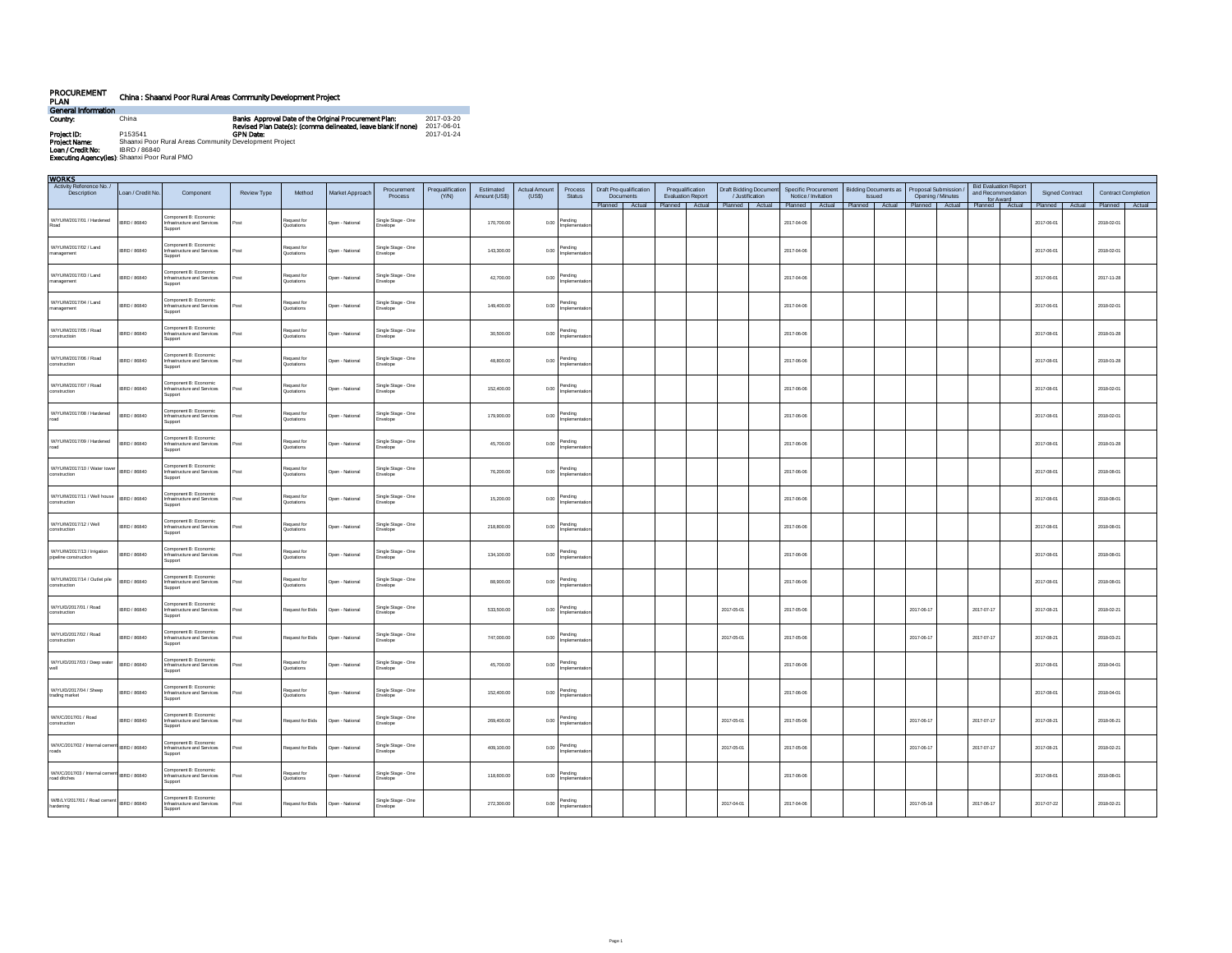| W/B/LY/2017/02 / Road cement   IBRD / 86840<br>hardening         |              | Component B: Economic<br>Infrastructure and Services            | 'ost                    | Request for Bids          | Open - National | Single Stage - One<br>Envelope | 429,900.00 | 0.00 Pending                  |  |  | 2017-05-01 | 2017-05-08 |  | 2017-06-17 | 2017-07-17 | 2017-08-21 | 2018-03-21 |
|------------------------------------------------------------------|--------------|-----------------------------------------------------------------|-------------------------|---------------------------|-----------------|--------------------------------|------------|-------------------------------|--|--|------------|------------|--|------------|------------|------------|------------|
|                                                                  |              | Support<br>Component B: Economic<br>Infrastructure and Services |                         | Request for               |                 |                                |            |                               |  |  |            |            |  |            |            |            |            |
| W/B/LY/2017/03 / In-village road BRD / 86840<br>cement hardening |              | Support                                                         | Post                    | Quotations                | Open - National | Single Stage - One<br>Envelope | 157,600.00 | 0.00 Pending<br>Implements    |  |  |            | 2017-06-06 |  |            |            | 2017-08-01 | 2018-01-28 |
| W/B/LY/2017/04 / In-village road BRD / 86840<br>cement hardening |              | Component B: Economic<br>Infrastructure and Services<br>Support | Post                    | Request for<br>Quotations | Open - National | Single Stage - One<br>nvelope  | 164,800.00 | Pending<br>Implementa<br>0.00 |  |  |            | 2017-08-06 |  |            |            | 2017-10-01 | 2018-03-30 |
| W/B/LY/2017/05 / Road cement   BRD / 86840<br>hardening          |              | Component B: Economic<br>Infrastructure and Services<br>Support | Post                    | Request for<br>Quotations | Open - National | Single Stage - One<br>invelope | 214,900.00 | Pending<br>0.00<br>Implement  |  |  |            | 2017-07-08 |  |            |            | 2017-08-31 | 2018-02-27 |
| W/B/LY/2017/06 / Road cemer<br>hardening                         | IBRD / 86840 | Component B: Economic<br>Infrastructure and Services<br>Support | <b>b</b> o <sup>t</sup> | Request for<br>Quotations | Open - National | Single Stage - One<br>Envelope | 121,800.00 | 0.00 Pending                  |  |  |            | 2017-07-08 |  |            |            | 2017-08-31 | 2018-02-27 |
| W/B/LY/2017/07 / Mud stone<br>hardening                          | IBRD / 86840 | Component B: Economic<br>Infrastructure and Services<br>Support | Post                    | Request for<br>Quotations | Open - National | Single Stage - One<br>nvelope  | 110,900.00 | $0.00$ Pending                |  |  |            | 2017-06-06 |  |            |            | 2017-08-01 | 2018-01-28 |
| W/B/LY/2017/08 / New water<br>pipelines                          | IBRD / 86840 | Component B: Economic<br>Infrastructure and Services<br>Support | ost                     | Request for<br>Quotations | Open - National | lingle Stage - One<br>welope   | 27,600.00  | 0.00 Pending                  |  |  |            | 2017-06-06 |  |            |            | 2017-08-01 | 2018-01-28 |
| W/B/LX/2017/01 / Well<br>construction                            | IBRD / 86840 | Component B: Economic<br>Infrastructure and Services<br>Support | Post                    | Request for<br>Quotations | Open - National | Single Stage - One<br>invelope | 88,300.00  | Pending<br>0.00<br>Implem     |  |  |            | 2017-07-06 |  |            |            | 2017-08-31 | 2018-02-27 |
| W/YA/YC/2017/01 / Road<br>hardening                              | IBRD / 86840 | Component B: Economic<br>Infrastructure and Services<br>Support | ost                     | Request for<br>Quotations | Open - National | Single Stage - One<br>nvelope  | 200,600.00 | Pending<br>Implementa<br>0.00 |  |  |            | 2017-04-06 |  |            |            | 2017-06-01 | 2017-11-28 |
| W/YA/YCH/2017/01 / Road<br>construction                          | IBRD / 86840 | Component B: Economic<br>Infrastructure and Services<br>Support | Post                    | Request for<br>Quotations | Open - National | Single Stage - One<br>Envelope | 57,300.00  | Pending<br>Implemer<br>0.00   |  |  |            | 2017-04-06 |  |            |            | 2017-06-01 | 2018-02-01 |
| W/YA/YCH/2017/02 / Road<br>construction                          | IBRD / 86840 | Component B: Economic<br>Infrastructure and Services<br>Support | Post                    | Request for<br>Quotations | Open - National | Single Stage - One<br>nvelope  | 51,600.00  | Pending<br>Implementa<br>0.00 |  |  |            | 2017-04-06 |  |            |            | 2017-06-01 | 2018-02-01 |
| W/YA/YCH/2017/03 / Road<br>hardening                             | IBRD / 86840 | Component B: Economic<br>Infrastructure and Services<br>Support | Post                    | Request for<br>Quotations | Open - National | Single Stage - One<br>Envelope | 71,600.00  | 0.00 Pending                  |  |  |            | 2017-04-06 |  |            |            | 2017-06-01 | 2017-11-28 |
| W/YA/YCH/2017/04 / Road<br>hardening                             | IBRD / 86840 | Component B: Economic<br>Infrastructure and Services<br>Support | <b>b</b> o <sup>t</sup> | Request for<br>Quotations | Open - National | Single Stage - One<br>nvelope  | 71,600.00  | 0.00 Pending<br>Implementa    |  |  |            | 2017-04-06 |  |            |            | 2017-06-01 | 2017-11-28 |
| W/YA/YCH/2017/05 / Road<br>hardening                             | IBRD / 86840 | Component B: Economic<br>Infrastructure and Services<br>Support | Post                    | Request for<br>Quotations | Open - National | Single Stage - One<br>nvelope  | 50,200.00  | $0.00$ Pending<br>Impleme     |  |  |            | 2017-04-06 |  |            |            | 2017-06-01 | 2017-11-28 |
| W/YA/YCH/2017/06 / Road<br>hardening                             | IBRD / 86840 | Component B: Economic<br>Infrastructure and Services<br>Support | ost                     | Request for<br>Quotations | Open - National | ingle Stage - One<br>welope    | 35,800.00  | 0.00 Pending                  |  |  |            | 2017-04-06 |  |            |            | 2017-06-01 | 2017-11-28 |
| W/YA/YCH/2017/07 / Gravel<br>road construction                   | IBRD / 86840 | Component B: Economic<br>Infrastructure and Services<br>Support | Post                    | Request for<br>Quotations | Open - National | Single Stage - One<br>nvelope  | 63,000.00  | $0.00$ Pending                |  |  |            | 2017-04-06 |  |            |            | 2017-06-01 | 2017-11-28 |
| W/YA/YCH/2017/08 / Overflow<br>bridge construction               | IBRD / 86840 | Component B: Economic<br>Infrastructure and Services<br>Support | ost                     | Request for<br>Quotations | Open - National | Single Stage - One<br>Envelope | 48,200.00  | 0.00 Pending<br>Implementa    |  |  |            | 2017-04-06 |  |            |            | 2017-06-01 | 2017-11-28 |
| W/YA/YCH/2017/09 / Road<br>hardening                             | IRRD / A6840 | Component B: Economic<br>Infrastructure and Services<br>Support | <b>b</b> o <sup>t</sup> | Request for<br>Quotations | Open - National | Single Stage - One<br>Envelope | 71,600.00  | Pending<br>Implemer<br>0.00   |  |  |            | 2017-04-08 |  |            |            | 2017-06-01 | 2017-11-28 |
| W/W/F/2017/01 / Asphalt road<br>construction                     | IBRD / 86840 | Component B: Economic<br>Infrastructure and Services<br>Support | Post                    | Request for Bids          | Open - Nationa  | ingle Stage - One<br>nvelope   | 520,200.00 | Pending<br>Implements<br>0.00 |  |  | 2017-04-01 | 2017-04-06 |  | 2017-05-18 | 2017-06-17 | 2017-07-22 | 2018-01-22 |
| W/YA/YC/2017/02 / Production<br>road 10.5km                      | IRRD / ARR40 | Component B: Economic<br>Infrastructure and Services<br>Support | Post                    | Request for<br>Quotations | Open - National | Single Stage - One<br>Envelope | 150,500.00 | $0.00$ Pending<br>Impleme     |  |  |            | 2017-06-06 |  |            |            | 2017-08-01 | 2018-01-28 |
| W/YA/YC/2017/03 / Production<br>road 11.1km                      | IBRD / 86840 | Component B: Economic<br>Infrastructure and Services<br>Support | <b>b</b> o <sup>t</sup> | Request for<br>Quotations | Open - National | Single Stage - One<br>nvelope  | 159,100.00 | Pending<br>0.00<br>Implement  |  |  |            | 2017-06-06 |  |            |            | 2017-08-01 | 2018-01-28 |
| W/YA/YC/2017/04 / The<br>production of bridge 5                  | IBRD / 86840 | Component B: Economic<br>Infrastructure and Services<br>Support | Post                    | Request for<br>Quotations | Open - National | Single Stage - One<br>Envelope | 228,800.00 | 0.00 Pending                  |  |  |            | 2017-06-06 |  |            |            | 2017-08-01 | 2018-01-28 |
| W/YA/YC/2017/05 / The<br>production of bridge 3                  | IBRD / 86840 | Component B: Economic<br>Infrastructure and Services<br>Support | <b>b</b> o <sup>t</sup> | Request for<br>Quotations | Open - National | ingle Stage - One<br>tvelope   | 137,300.00 | 0.00 Pending                  |  |  |            | 2017-06-06 |  |            |            | 2017-08-01 | 2018-01-28 |
| W/YA/YC/2017/06 / 300 sets of BRD / 86840<br>Soft water cellar   |              | Component B: Economic<br>Infrastructure and Services<br>Support | Post                    | Request for<br>Quotations | Open - National | Single Stage - One<br>Envelope | 237,800.00 | Pending<br>0.00               |  |  |            | 2017-08-25 |  |            |            | 2017-08-20 | 2018-02-16 |
| W/YA/YC/2017/07 / Road<br>hardening 3.4 km                       | IBRD / 86840 | Component B: Economic<br>Infrastructure and Services<br>Support | ost                     | Request for<br>Quotations | Open - National | Single Stage - One<br>Envelope | 243,600.00 | 0.00 Pending<br>Implementa    |  |  |            | 2017-06-06 |  |            |            | 2017-08-01 | 2018-01-28 |
| W/YA/YC/2017/08 / Road<br>hardening 2.9km                        | IBRD / 86840 | Component B: Economic<br>Infrastructure and Services            | ost                     | Request for<br>Quotations | Open - National | Single Stage - One<br>velope   | 207.800.00 | $0.00$ Pending<br>Implements  |  |  |            | 2017-06-06 |  |            |            | 2017-08-01 | 2018-01-28 |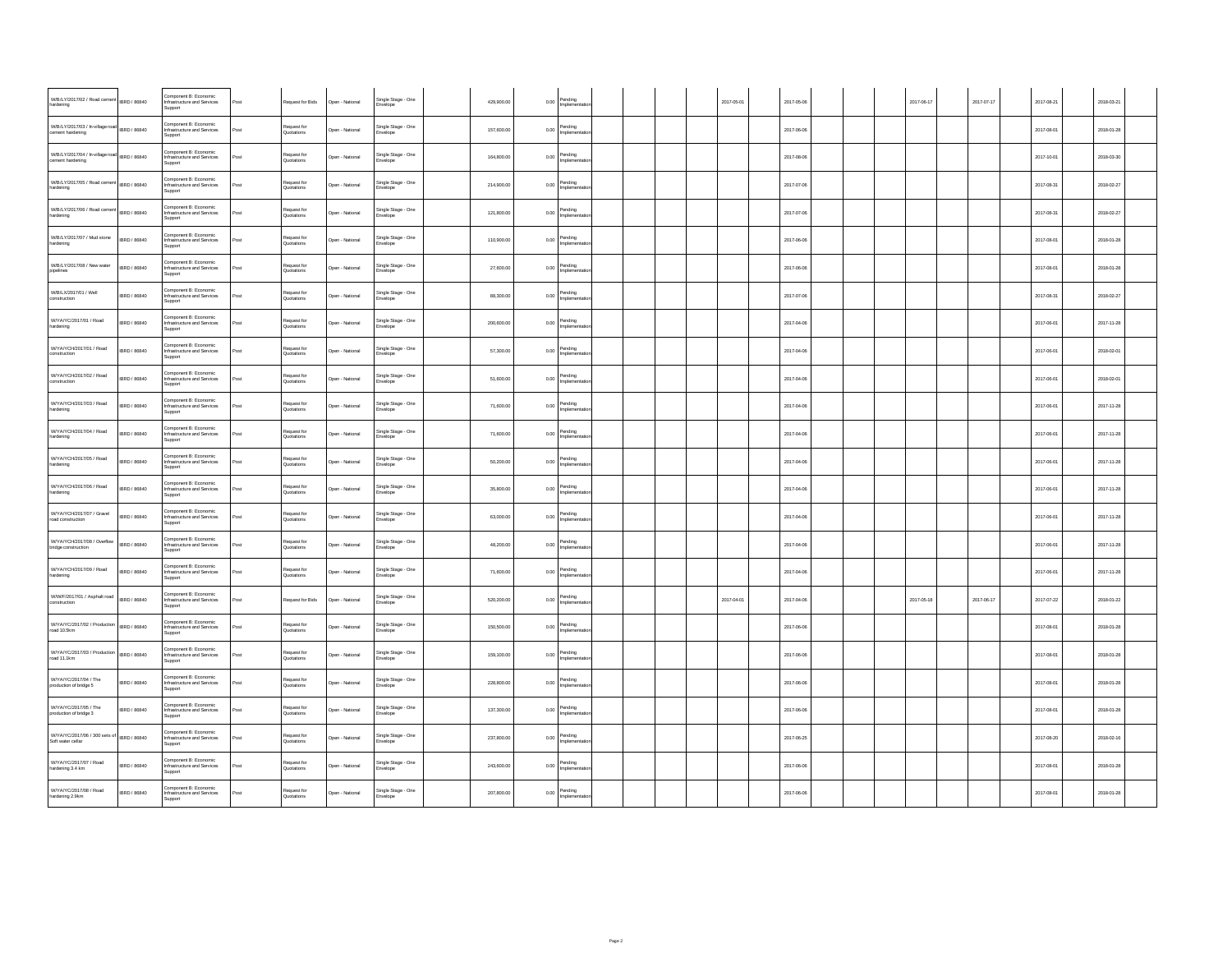| W/YA/Y/2017/01 / Market site<br>construction area of 2000 square BRD / 86840<br>meters                                                                      |              | Component B: Economic<br>Infrastructure and Services<br>Support | <sup>t</sup> ost        | Request for<br>Quotations | Open - National | Single Stage - One<br>Envelope | 61,000.00  |            | 0.00 Pending<br>Implementa     |  |            | 2017-06-06 |  |            |            | 2017-08-01 | 2018-01-28 |
|-------------------------------------------------------------------------------------------------------------------------------------------------------------|--------------|-----------------------------------------------------------------|-------------------------|---------------------------|-----------------|--------------------------------|------------|------------|--------------------------------|--|------------|------------|--|------------|------------|------------|------------|
| W/YA/Y/2017/02 / Residential<br>road hardening, the total length of IBRD / 86840<br>1300 meters                                                             |              | Component B: Economic<br>Infrastructure and Services<br>Support | Post                    | Request for<br>Quotations | Open - National | Single Stage - One<br>Envelope | 99.100.00  | 0.00       | Pending<br>Implemer            |  |            | 2017-06-06 |  |            |            | 2017-08-01 | 2018-01-28 |
| W/YA/Y/2017/03 / Rainwater<br>harvesting pits (8 square/a, 85)                                                                                              | IBRD / 86840 | Component B: Economic<br>Infrastructure and Services<br>Support | ost                     | Request for<br>Quotations | Open - National | Single Stage - One<br>Envelope | 38,900.00  | $_{0.00\,$ | Pending<br>mplementa           |  |            | 2017-06-06 |  |            |            | 2017-08-01 | 2018-01-28 |
| W/YA/Y/2017/04 / The produc<br>tive road 4 (Length of 5.1km BRD / 86840                                                                                     |              | Component B: Economic<br>Infrastructure and Services<br>Support | Post                    | Request for<br>Quotations | Open - National | Single Stage - One<br>Envelope | 31,100.00  |            | 0.00 Pending                   |  |            | 2017-06-06 |  |            |            | 2017-08-01 | 2018-01-28 |
| W/YA/Y/2017/05 / The<br>productive road 5 (length of<br>8.4km)                                                                                              | IBRD / 86840 | Component B: Economic<br>Infrastructure and Services<br>Support | 'ost                    | Request for<br>Quotations | Open - National | Single Stage - One<br>Envelope | 51,200.00  | 0.00       | Pending<br>mplementa           |  |            | 2017-06-06 |  |            |            | 2017-08-01 | 2018-01-28 |
| W/YA/Y/2017/06 / The<br>productive road 4 (length of<br>6.5km)                                                                                              | IBRD / 86840 | Component B: Economic<br>Infrastructure and Services<br>Support | ost                     | Request for<br>Quotations | Open - National | Single Stage - One<br>Envelope | 39,600.00  | 0.00       | Pending<br>Implemer            |  |            | 2017-06-06 |  |            |            | 2017-08-01 | 2018-01-28 |
| W/YA/Y/2018/01 / Rainwate<br>harvesting pits (8 square/a, 100)                                                                                              | IBRD / 86840 | Component B: Economic<br>Infrastructure and Services<br>Support | ost                     | Request for<br>Quotations | Open - National | Single Stage - One<br>Envelope | 45,700.00  | 0.00       | Pending<br>mplementa           |  |            | 2018-07-06 |  |            |            | 2018-08-31 | 2019-02-27 |
| W/YA/Y/G/2017/01 / Apple cold BRD / 86840<br>storage civil (4000 tons)                                                                                      |              | Component B: Economic<br>Infrastructure and Services<br>Support | Post                    | Request for Bids          | Open - National | Single Stage - One<br>Envelope | 828,000.00 | 0.00       | Pending<br>nnlemi              |  | 2017-06-01 | 2017-06-06 |  | 2017-07-18 | 2017-08-17 | 2017-09-21 | 2018-03-20 |
| W/YA/YCH/2017/10 / The tota<br>length of production gravel road<br>of Liuchagou is 5.0 km                                                                   | IBRD / 86840 | Component B: Economic<br>Infrastructure and Services<br>Support | ost                     | Request for<br>Quotations | Open - National | Single Stage - One<br>Envelope | 71,600.00  |            | 0.00 Pending<br>Implementa     |  |            | 2017-06-06 |  |            |            | 2017-08-01 | 2018-01-28 |
| W/YA/YCH/2017/11 / 2<br>hallucinogenic water stone<br>bridges in Liuchagou                                                                                  | IBRD / 86840 | Component B: Economic<br>Infrastructure and Services<br>Support | Post                    | Request for<br>Quotations | Open - National | Single Stage - One<br>nvelope  | 48,200.00  | 0.00       | Pending                        |  |            | 2017-06-06 |  |            |            | 2017-08-01 | 2018-01-28 |
| W/YA/YCH/2017/13 / The total<br>length of production gravel road<br>of Shimengou is 3.0 km                                                                  | IBRD / 86840 | Component B: Economic<br>Infrastructure and Services<br>Support | Post                    | Request for<br>Quotations | Open - National | Single Stage - One<br>Envelope | 43,000.00  |            | 0.00 Pending                   |  |            | 2017-06-06 |  |            |            | 2017-08-01 | 2018-01-28 |
| W/YA/YCH/2017/14 / 1<br>hallucinogenic water stone bridge $\overline{\text{IBRD}}$ / 86840 and the total length of hardening<br>road of Shimengou is 0.2 km |              | Component B: Economic<br>Infrastructure and Services<br>Support | Post                    | Request for<br>Quotations | Open - National | Single Stage - One<br>Envelope | 38,400.00  |            | 0.00 Pending                   |  |            | 2017-06-06 |  |            |            | 2017-08-01 | 2018-01-28 |
| W/YA/YCH/2017/15 / The total<br>length of production gravel road<br>of Shuangquan Villege in Macha<br>is 3.9km                                              | BRD / 86840  | Component B: Economic<br>Infrastructure and Services<br>Support | Post                    | Request for<br>Quotations | Open - National | Single Stage - One<br>Envelope | 55,900.00  |            | 0.00 Pending                   |  |            | 2017-06-06 |  |            |            | 2017-08-01 | 2018-01-28 |
| W/YA/YCH/2017/16 / The tota<br>length of production gravel road of IBRD / 86840<br>Nanwan Villege in Guanshang is<br>3.0 km                                 |              | Component B: Economic<br>Infrastructure and Services<br>Support | Post                    | Request for<br>Quotations | Open - National | Single Stage - One<br>Envelope | 43,000.00  |            | $0.00$ Pending<br>mplementa    |  |            | 2017-06-06 |  |            |            | 2017-08-01 | 2018-01-28 |
| W/YA/YCH/2017/17 / 2<br>hallucinogenic water stone<br>bridges in Machagou                                                                                   | IBRD / 86840 | Component B: Economic<br>Infrastructure and Services<br>Support | ost                     | Request for<br>Quotations | Open - National | Single Stage - One<br>Envelope | 48,200.00  |            | 0.00 Pending                   |  |            | 2017-06-06 |  |            |            | 2017-08-0  | 2018-01-28 |
| W/YA/YCH/2017/18 / The total<br>length of hardening road of<br>Machagou is 1.0 km                                                                           | BRD / 86840  | Component B: Economic<br>Infrastructure and Services<br>Support | Post                    | Request for<br>Quotations | Open - National | Single Stage - One<br>Envelope | 71,600.00  |            | $0.00$ Pending                 |  |            | 2017-06-06 |  |            |            | 2017-08-01 | 2018-01-28 |
| W/YA/YCH/2017/19 / The total<br>length of hardening 0.81.0 km                                                                                               | IBRD / 86840 | Component B: Economic<br>Infrastructure and Services<br>Support | Post                    | Request for<br>Quotations | Open - National | Single Stage - One<br>Envelope | 57,300.00  | 0.00       | Pending<br>nplementa           |  |            | 2017-06-06 |  |            |            | 2017-08-01 | 2018-01-28 |
| W/YA/YCH/2017/20 / The total<br>length of hardening road of<br>Guanshang Villege is 0.6km                                                                   | IBRD / 86840 | Component B: Economic<br>Infrastructure and Services<br>Support | Post                    | Request for<br>Quotations | Open - National | Single Stage - One<br>Envelope | 43,000.00  | 0.00       | Pending<br>Implemer            |  |            | 2017-06-06 |  |            |            | 2017-08-01 | 2018-01-28 |
| W/YA/YCH/2017/21 / The total<br>length of production gravel road<br>road of Machagou is 5.1 km                                                              | IBRD / 86840 | Component B: Economic<br>Infrastructure and Services<br>Support | <sup>t</sup> ost        | Request for<br>Quotations | Open - National | Single Stage - One<br>invelope | 73,100.00  | 0.00       | Pending<br>Implementa          |  |            | 2017-06-06 |  |            |            | 2017-08-01 | 2018-01-28 |
| W/YA/YCH/2017/22 / 2<br>hallucinogenic water stone<br>bridges in Shitaisi                                                                                   | IBRD / 86840 | Component B: Economic<br>Infrastructure and Services<br>Support | ost                     | Request for<br>Quotations | Open - National | Single Stage - One<br>Envelope | 48,200.00  | 0.00       | Pending<br>mplemen             |  |            | 2017-06-06 |  |            |            | 2017-08-01 | 2018-01-28 |
| W/YA/YCH/2017/23 / The total<br>length of hardening road of<br>Machagou is 0.3 km                                                                           | IBRD / 86840 | Component B: Economic<br>Infrastructure and Services<br>Support | Post                    | Request for<br>Quotations | Open - National | Single Stage - One<br>Envelope | 21,500.00  | 0.00       | Pending<br>Impleme             |  |            | 2017-06-06 |  |            |            | 2017-08-01 | 2018-01-28 |
| W/YA/YCH/2017/24 / The total<br>length of hardening road of<br>Xinzhaigou Villege in Shike is 2.7 IBRD / 86840                                              |              | Component B: Economic<br>Infrastructure and Services<br>Support | Post                    | Request for<br>Quotations | Open - National | Single Stage - One<br>Envelope | 38,700.00  |            | $0.00$ Pending<br>mplem        |  |            | 2017-06-06 |  |            |            | 2017-08-01 | 2018-01-28 |
| W/YA/YCH/2017/25 / The total<br>length of hardening road of<br>Machagou is 1.0 km                                                                           | IBRD / 86840 | Component B: Economic<br>Infrastructure and Services<br>Support | <b>b</b> o <sup>t</sup> | Request for<br>Quotations | Open - National | Single Stage - One<br>Envelope | 71,600.00  | 0.00       | Pending<br>noleme              |  |            | 2017-06-06 |  |            |            | 2017-08-01 | 2018-01-28 |
| W/YA/YCH/2017/26 / The total<br>length of hardening road of<br>Xinzhaigou Villege is 0.5 km                                                                 | IBRD / 86840 | Component B: Economic<br>Infrastructure and Services<br>Support | <b>b</b> ost            | Request for<br>Quotations | Open - National | Single Stage - One<br>Envelope | 35,800.00  | 0.00       | Pending<br>Impleme             |  |            | 2017-06-06 |  |            |            | 2017-08-01 | 2018-01-28 |
| W/YA/YCH/2017/27 / The total<br>length of hardening road of<br>Machagou is 5.5 km                                                                           | IBRD / 86840 | Component B: Economic<br>Infrastructure and Services<br>Support | Post                    | Request for<br>Quotations | Open - National | Single Stage - One<br>Envelope | 78,800.00  |            | $0.00$ Pending<br>Implementati |  |            | 2017-06-06 |  |            |            | 2017-08-01 | 2018-01-28 |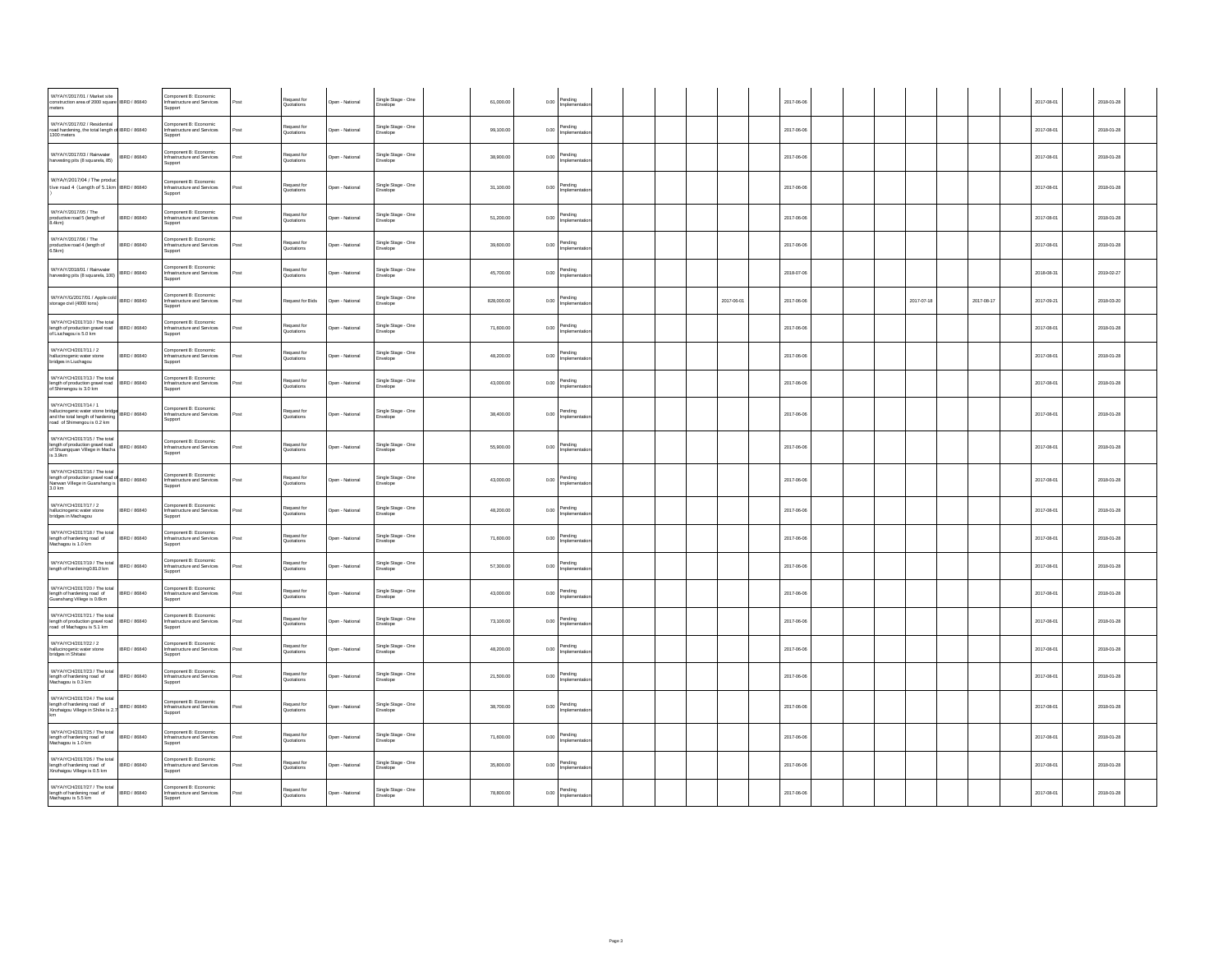| W/YA/YCH/2017/28 / 2<br>hallucinogenic water stone bridge IBRD / 86840<br>in Yadi Villeges                                                                                                                                                                             |                    | Component B: Economic<br>Infrastructure and Services<br>Support     | ost           | Request for<br>Quotations | Open - National | Single Stage - One<br>invelope    | 48,200.00  |             | $0.00 \begin{array}{l} \text{Pending} \\ \text{head} \end{array}$<br>mplementa |  |            | 2017-06-06 |  |            |            | 2017-08-01 | 2018-01-28 |
|------------------------------------------------------------------------------------------------------------------------------------------------------------------------------------------------------------------------------------------------------------------------|--------------------|---------------------------------------------------------------------|---------------|---------------------------|-----------------|-----------------------------------|------------|-------------|--------------------------------------------------------------------------------|--|------------|------------|--|------------|------------|------------|------------|
| W/YA/YCH/2017/29 / The total<br>length of production gravel road<br>of Yadi Villege is 1.0 km                                                                                                                                                                          | BRD / 86840        | Component B: Economic<br>Infrastructure and Services<br>Support     | Post          | Request for<br>Quotations | Open - National | Single Stage - One<br>Envelope    | 71,600.00  | 0.00        | Pending<br>Implemen                                                            |  |            | 2017-06-06 |  |            |            | 2017-08-01 | 2018-01-28 |
| W/YA/YCH/2017/30 / The total<br>length of hardening road of<br>Machagou is 1.0 km                                                                                                                                                                                      | BRD / 86840        | Component B: Economic<br>Infrastructure and Services<br>Support     | Post          | Request for<br>Quotations | Open - National | Single Stage - One<br>rvelope     | 71,600.00  | 0.00        | Pending                                                                        |  |            | 2017-06-06 |  |            |            | 2017-08-01 | 2018-01-28 |
| W/YA/YCH/2017/31 /<br>Construction of revetment: 800<br>m3                                                                                                                                                                                                             | IBRD / 86840       | Component B: Economic<br>nfrastructure and Services<br>Support      | Post          | Request for<br>Quotations | Open - National | Single Stage - One<br>mvelope     | 47,100.00  | $_{0.00}\,$ | Pending<br>mplement                                                            |  |            | 2017-06-06 |  |            |            | 2017-08-01 | 2018-01-28 |
| W/YA/YCH/2017/32 /<br>Construction of irrigation<br>canals:600m                                                                                                                                                                                                        | <b>BRD</b> / 86840 | Component B: Economic<br>Infrastructure and Services<br>Support     | Post          | Request for<br>Quotations | Open - National | Single Stage - One<br>nvelope     | 35,300.00  | 0.00        | Pending<br>Implemen                                                            |  |            | 2017-06-06 |  |            |            | 2017-08-01 | 2018-01-28 |
| W/YU/D/Y/2017/01 / Peasant<br>household sheep shed                                                                                                                                                                                                                     | IRRD / ARR40       | Component B: Economic<br>Infrastructure and Services<br>Support     | Post          | Request for<br>Quotations | Open - National | Single Stage - One<br>velope      | 247,000.00 | 0.00        | Pending                                                                        |  |            | 2017-08-08 |  |            |            | 2017-08-01 | 2018-01-28 |
| W/YU/D/Y/2018/01 / Peasant<br>household sheep shed                                                                                                                                                                                                                     | IBRD / 86840       | Component B: Economic<br>nfrastructure and Services<br>Support      | ost           | Request for<br>Quotations | Open - National | Single Stage - One<br>nvelope     | 205,800.00 |             | 0.00 Pending<br>Implement                                                      |  |            | 2018-02-06 |  |            |            | 2018-04-03 | 2018-09-30 |
| W/YU/D/Y/2018/02 / Peasant<br>household sheep shed                                                                                                                                                                                                                     | IBRD / 86840       | Component B: Economic<br>Infrastructure and Services<br>Support     | Post          | Request for Bids          | Open - National | Single Stage - One<br>Envelope    | 425,300.00 | 0.00        | Pending<br>nolem                                                               |  | 2018-02-01 | 2018-02-06 |  | 2018-03-20 | 2018-04-19 | 2018-05-24 | 2018-11-20 |
| W/YU/D/Y/2018/03 / Peasant<br>household sheep shed                                                                                                                                                                                                                     | BRD / 86840        | Component B: Economic<br>Infrastructure and Services<br>Support     | Post          | Request for<br>Quotations | Open - National | Single Stage - One<br>relape      | 214,900.00 | 0.00        | Pending                                                                        |  |            | 2018-02-06 |  |            |            | 2018-04-03 | 2018-09-30 |
| W/X/C/L/2017/01 / Controlling<br>and civil engineering office area of<br>storage refrigeration to build 2000<br>t library body heat preservation<br>315 meters fences and<br>controlling engineering,<br>refrigeration room door and<br>controlling area, equipment re | BRD / 86840        | Component B: Economic<br>Infrastructure and Services<br>Support     | $_{\rm Post}$ | Request for Bids          | Open - National | Single Stage - One<br>Envelope    | 734,200.00 |             | 0.00 Pending                                                                   |  | 2017-06-01 | 2017-06-06 |  | 2017-07-18 | 2017-08-17 | 2017-09-21 | 2018-03-20 |
| W/W/B/2017/01 / Village road<br>1.5km                                                                                                                                                                                                                                  | IBRD / 86840       | Component B: Economic<br>Infrastructure and Services<br>Support     | Post          | Request for<br>Quotations | Open - National | Single Stage - One<br>nvelope     | 107,500.00 |             | 0.00 Pending                                                                   |  |            | 2017-07-08 |  |            |            | 2017-08-31 | 2018-02-27 |
| W/W/B/2017/02 / 4 wells                                                                                                                                                                                                                                                | IBRD / 86840       | Component B: Economic<br>Infrastructure and Services<br>Support     | Post          | Request for<br>Quotations | Open - National | Single Stage - One<br>nvelope     | 136,600.00 | 0.00        | Pending<br>Implement                                                           |  |            | 2017-09-06 |  |            |            | 2017-11-01 | 2018-04-30 |
| W/W/B/2017/03 / Village road<br>3.2km                                                                                                                                                                                                                                  | IRRD / A6840       | Component B: Economic<br>Infrastructure and Services<br>Support     | Post          | Request for<br>Quotations | Open - National | Single Stage - One<br>.<br>velope | 229,300.00 | 0.00        | Pending                                                                        |  |            | 2017-08-08 |  |            |            | 2017-08-01 | 2018-01-28 |
| W/W/B/2017/04 / Village road<br>2.9km                                                                                                                                                                                                                                  | IBRD / 86840       | Component B: Economic<br>Infrastructure and Services<br>Support     | Post          | Request for<br>Quotations | Open - National | Single Stage - One<br>rvelope     | 207,800.00 | 0.00        | .<br>Pending<br>Implement                                                      |  |            | 2017-07-08 |  |            |            | 2017-08-31 | 2018-02-27 |
| W/W/B/2017/05 / Village road<br>1.1km                                                                                                                                                                                                                                  | IBRD / 86840       | omponent B: Economic<br>Infrastructure and Services<br>Support      | Post          | Request for<br>Quotations | Open - National | Single Stage - One<br>Envelope    | 78,800.00  | 0.00        | Pending<br>Implemer                                                            |  |            | 2017-07-08 |  |            |            | 2017-08-31 | 2018-02-27 |
| W/W/B/2017/06 / Village road<br>1.9km                                                                                                                                                                                                                                  | BRD / 86840        | Component B: Economic<br>Infrastructure and Services<br>Support     | Post          | Request for<br>Quotations | Open - National | Single Stage - One                | 136,100.00 | 0.00        | Pending<br>Implemen                                                            |  |            | 2017-07-06 |  |            |            | 2017-08-31 | 2018-02-27 |
| W/W/B/2017/07 / Production<br>road 5.25km                                                                                                                                                                                                                              | IBRD / 86840       | Component B: Economic<br>Infrastructure and Services<br>Support     | Post          | Request for<br>Quotations | Open - National | Single Stage - One<br>Envelope    | 77,200.00  | 0.00        | Pending<br>Impleme                                                             |  |            | 2017-07-08 |  |            |            | 2017-08-31 | 2018-02-27 |
| W/W/B/2018/01 / Production o<br>road 13.5km                                                                                                                                                                                                                            | IBRD / 86840       | Component B: Economic<br>Infrastructure and Services<br>Support     | ost           | Request for<br>Quotations | Open - National | Single Stage - One<br>invelope    | 198,600.00 | 0.00        | Pending<br>mplement                                                            |  |            | 2018-03-06 |  |            |            | 2018-05-01 | 2018-10-28 |
| W/W/B/2018/02 / Production of<br>road 6.38km                                                                                                                                                                                                                           | IBRD / 86840       | Component B: Economic<br>Infrastructure and Services<br>toqqui      | Post          | Request for<br>Quotations | Open - National | Single Stage - One<br>Envelope    | 93,900.00  | 0.00        | Pending<br>noleme                                                              |  |            | 2018-03-06 |  |            |            | 2018-05-01 | 2018-10-28 |
| W/W/B/2018/03 / Water<br>diversion canal 12 km                                                                                                                                                                                                                         | BRD / 86840        | Component B: Economic<br>Infrastructure and Services<br>Support     | Post          | Request for<br>luotations | Open - National | Single Stage - One<br>rvelope     | 197,700.00 | 0.00        | Pending<br>nplement                                                            |  |            | 2018-04-06 |  |            |            | 2018-06-01 | 2018-11-28 |
| W/W/B/2018/04 / Village road<br>3.2km                                                                                                                                                                                                                                  | IBRD / 86840       | Component B: Economic<br>nfrastructure and Services<br>Support      | Post          | Request for<br>Quotations | Open - National | Single Stage - One<br>velope      | 186,300.00 |             | 0.00 Pending                                                                   |  |            | 2018-03-06 |  |            |            | 2018-05-01 | 2018-10-28 |
| W/W/B/2018/06 / The new shaft<br>3 eyes, repair, 1 eye                                                                                                                                                                                                                 | IBRD / 86840       | Component B: Economic<br>Infrastructure and Services<br>Support     | Post          | Request for<br>Quotations | Open - National | Single Stage - One<br>nvelope     | 136,600.00 | 0.00        | Pending<br>Implemen                                                            |  |            | 2018-03-06 |  |            |            | 2018-05-01 | 2018-10-28 |
| W/W/B/2018/05 / Village road                                                                                                                                                                                                                                           | IRRD / ARR40       | Component B: Economic<br>Infrastructure and Services<br>lupport     | Post          | Request for<br>Quotations | Open - National | Single Stage - One<br>elope       | 143.300.00 | 0.00        | Pending                                                                        |  |            | 2018-03-06 |  |            |            | 2018-05-01 | 2018-10-28 |
| W/W/B/2018/07 / Village road<br>2.6km                                                                                                                                                                                                                                  | BRD / 86840        | Component B: Economic<br>nfrastructure and Services<br>-<br>Support | ost           | Request for<br>Quotations | Open - National | Single Stage - One<br>rvelope     | 143,300.00 |             | 0.00 Pending                                                                   |  |            | 2018-02-06 |  |            |            | 2018-04-03 | 2018-09-30 |
| W/W/B/2018/08 / Village road<br>2.8km                                                                                                                                                                                                                                  | IBRD / 86840       | Component B: Economic<br>Infrastructure and Services<br>Support     | Post          | Request for<br>Quotations | Open - National | Single Stage - One<br>nvelope     | 157,600.00 | 0.00        | Pending<br>Implementa                                                          |  |            | 2018-05-06 |  |            |            | 2018-07-01 | 2018-12-28 |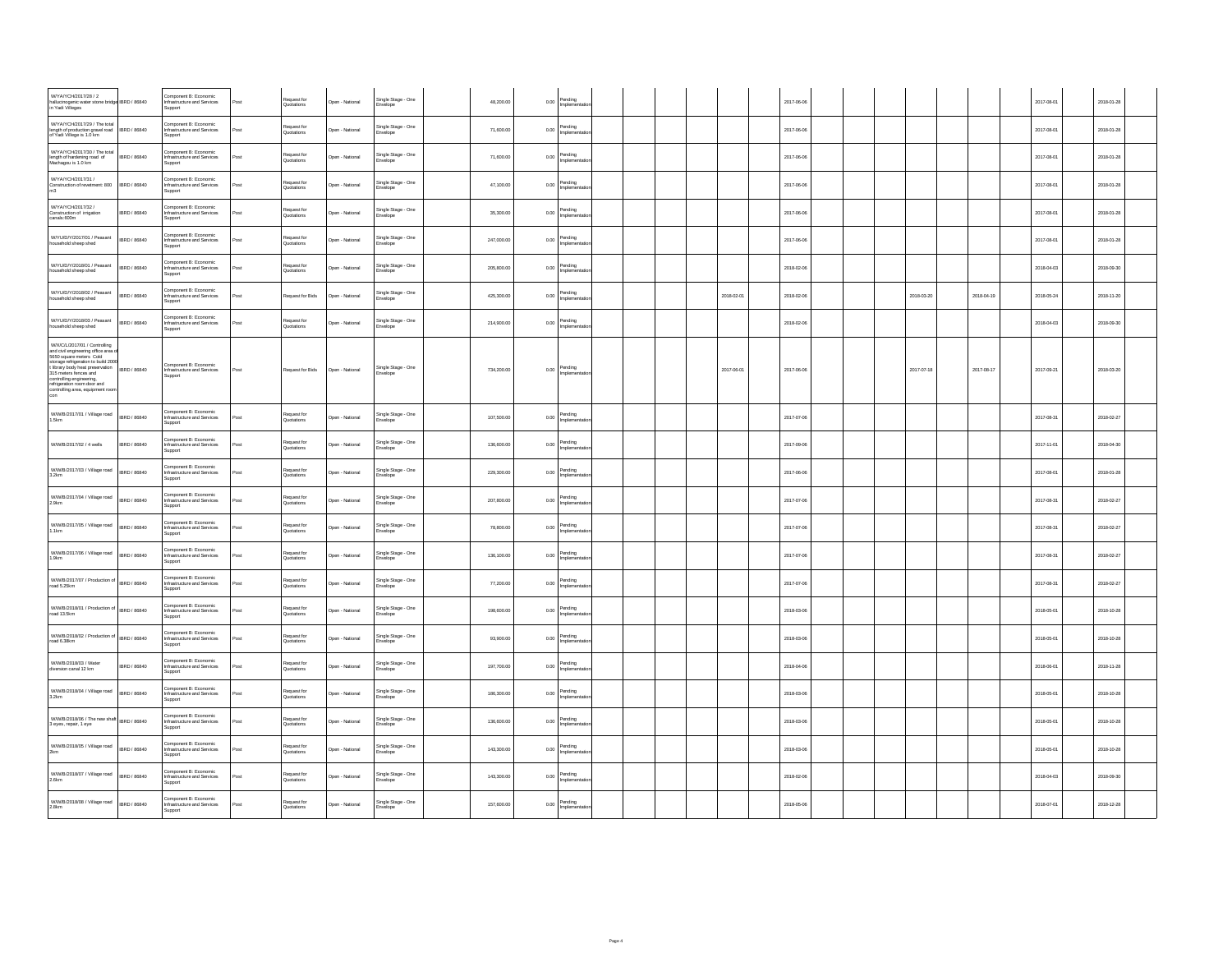| W/W/B/2018/09 / Village road<br>2.2km                                                              | BRD / 86840  | Component B: Economic<br>Infrastructure and Services<br>Support | Post | Request for<br>Quotations | Open - National | Single Stage - One<br>Envelope | 157,600.00 | 0.00 | Pending<br>Implementation        |  |            | 2018-02-06 |  |            |            | 2018-04-03 | 2018-09-30 |
|----------------------------------------------------------------------------------------------------|--------------|-----------------------------------------------------------------|------|---------------------------|-----------------|--------------------------------|------------|------|----------------------------------|--|------------|------------|--|------------|------------|------------|------------|
| W/W/B/2018/10 / Village road<br>0.99km                                                             | IBRD / 86840 | Component B: Economic<br>Infrastructure and Services<br>Support | Post | Request for<br>Quotations | Open - National | Single Stage - One<br>Envelope | 70,900.00  |      | $0.00$ Pending<br>Implementatio  |  |            | 2018-05-06 |  |            |            | 2018-07-01 | 2018-12-28 |
| W/W/B/2018/11 / Village road<br>2.68km                                                             | IBRD / 86840 | Component B: Economic<br>Infrastructure and Services<br>Support | Post | Request for<br>Quotations | Open - National | Single Stage - One<br>Envelope | 192,000.00 |      | $0.00$ Pending<br>Implementation |  |            | 2018-02-06 |  |            |            | 2018-04-03 | 2018-09-30 |
| W/W/H/2017/01 / 2 wells                                                                            | IBRD / 86840 | Component B: Economic<br>Infrastructure and Services<br>Support | Post | Request for<br>Quotations | Open - National | Single Stage - One<br>Envelope | 233,300.00 |      | $0.00$ Pending<br>Implementation |  |            | 2017-07-25 |  |            |            | 2017-09-19 | 2018-03-18 |
| W/W/H/2017/02 / 2 wells                                                                            | IBRD / 86840 | Component B: Economic<br>Infrastructure and Services<br>Support | Post | Request for<br>Quotations | Open - National | Single Stage - One<br>Envelope | 233,300.00 |      | $0.00$ Pending<br>Implementatio  |  |            | 2017-07-05 |  |            |            | 2017-08-30 | 2018-02-26 |
| W/W/H/2017/03 / 2 wells                                                                            | IBRD / 86840 | Component B: Economic<br>Infrastructure and Services<br>Support | Post | Request for<br>Quotations | Open - National | Single Stage - One<br>Envelope | 233,300.00 |      | $0.00$ Pending<br>Implementation |  |            | 2017-06-30 |  |            |            | 2017-08-25 | 2018-02-21 |
| W/W/H/2017/04 / Village road<br>6.7km                                                              | IBRD / 86840 | Component B: Economic<br>Infrastructure and Services<br>Support | Post | Request for Bids          | Open - National | Single Stage - One<br>Envelope | 478,500.00 |      | 0.00 Pending<br>Implementation   |  | 2017-06-25 | 2017-06-30 |  | 2017-08-11 | 2017-09-10 | 2017-10-15 | 2018-04-13 |
| W/W/H/2017/05 / Village road<br>5.8km                                                              | BRD / 86840  | Component B: Economic<br>Infrastructure and Services<br>Support | Post | Request for Bids          | Open - National | Single Stage - One<br>Envelope | 416,300.00 |      | $0.00$ Pending<br>Implementation |  | 2017-06-25 | 2017-06-30 |  | 2017-08-11 | 2017-09-10 | 2017-10-15 | 2018-04-13 |
| W/W/H/2017/06 / Village road<br>0.85km                                                             | IBRD / 86840 | Component B: Economic<br>Infrastructure and Services<br>Support | Post | Request for<br>Quotations | Open - National | Single Stage - One<br>Envelope | 61,700.00  | 0.00 | Pending<br>Implementatio         |  |            | 2017-06-30 |  |            |            | 2017-08-25 | 2018-02-21 |
| W/W/H/2017/07 / Production of<br>road 6080m                                                        | IBRD / 86840 | Component B: Economic<br>Infrastructure and Services<br>Support | Post | Request for<br>Quotations | Open - National | Single Stage - One<br>Envelope | 89,200.00  |      | 0.00 Pending<br>Implementation   |  |            | 2017-06-30 |  |            |            | 2017-08-25 | 2018-02-21 |
| W/W/H/2017/08 / Production of<br>road 2570m                                                        | IBRD / 86840 | Component B: Economic<br>Infrastructure and Services<br>Support | Post | Request for<br>Quotations | Open - National | Single Stage - One<br>Envelope | 38,000.00  |      | $0.00$ Pending<br>Implementation |  |            | 2017-06-30 |  |            |            | 2017-08-25 | 2018-02-21 |
| W/W/H/2017/09 / Production of   IBRD / 86840<br>road 4970m                                         |              | Component B: Economic<br>Infrastructure and Services<br>Support | Post | Request for<br>Quotations | Open - National | Single Stage - One<br>Envelope | 73,500.00  |      | $0.00$ Pending<br>Implementation |  |            | 2017-06-30 |  |            |            | 2017-08-25 | 2018-02-21 |
| G/W/H/2017/02 / Village Road<br>signs, mirrors                                                     | IBRD / 86840 | Component B: Economic<br>Infrastructure and Services<br>Support | Post | Request for<br>Quotations | Open - National | Single Stage - One<br>Envelope | 18,475.61  |      | $0.00$ Pending<br>Implementatio  |  |            | 2017-07-25 |  |            |            | 2017-09-19 | 2018-03-18 |
| W/W/F/2017/02 / Village road<br>9.03km                                                             | IBRD / 86840 | Component B: Economic<br>Infrastructure and Services<br>Support | Post | Request for Bids          | Open - National | Single Stage - One<br>Envelope | 647,000.00 | 0.00 | Pending<br>Implementatio         |  | 2017-08-20 | 2017-08-25 |  | 2017-10-06 | 2017-11-05 | 2017-12-10 | 2018-06-08 |
| W/W/F/2017/03 / Production of<br>road 14.1KM                                                       | IBRD / 86840 | Component B: Economic<br>Infrastructure and Services<br>Support | Post | Request for Bids          | Open - National | Single Stage - One<br>Envelope | 207,400.00 |      | $0.00$ Pending<br>Implementation |  | 2018-04-01 | 2018-04-06 |  | 2018-05-18 | 2018-06-17 | 2018-07-22 | 2019-01-18 |
| W/B/LX/2017/02 / The newly<br>built 8.123 km diversion canal                                       | IBRD / 86840 | Component B: Economic<br>Infrastructure and Services<br>Support | Post | Request for<br>Quotations | Open - National | Single Stage - One<br>Envelope | 188,800.00 | 0.00 | Pending<br>Implementatio         |  |            | 2017-08-01 |  |            |            | 2017-08-22 | 2018-02-18 |
| W/B/LX/2017/03 / The newly<br>built production bridge 3                                            | IBRD / 86840 | Component B: Economic<br>Infrastructure and Services<br>Support | Post | Request for<br>Quotations | Open - National | Single Stage - One<br>Envelope | 53,000.00  |      | $0.00$ Pending<br>Implementation |  |            | 2017-09-06 |  |            |            | 2017-11-01 | 2018-04-30 |
| W/B/LX/2017/04 / The newly<br>built production road of 4.69 km, IBRD / 86840<br>width of 5 meters, |              | Component B: Economic<br>Infrastructure and Services<br>Support | Post | Request for<br>Quotations | Open - National | Single Stage - One<br>Envelope | 69,000.00  |      | $0.00$ Pending<br>Implementation |  |            | 2017-11-06 |  |            |            | 2018-01-01 | 2018-06-30 |
| W/B/LX/QQ/2017/02 / Pepper<br>seedling greenhouse 6                                                | IBRD / 86840 | Component B: Economic<br>Infrastructure and Services<br>Support | Post | Request for Bids          | Open - National | Single Stage - One<br>Envelope | 780,200.00 | 0.00 | Pending<br>Implementation        |  | 2017-09-01 | 2017-09-06 |  | 2017-10-18 | 2017-11-17 | 2017-12-22 | 2018-06-20 |

| <b>GOODS</b>                                                                                                                             |                  |                                                                              |                    |                           |                              |                                |                          |                            |                               |                                |                                      |        |                                              |        |                                           |        |            |                                             |                                                             |        |                   |                                                                 |        |                        |                            |
|------------------------------------------------------------------------------------------------------------------------------------------|------------------|------------------------------------------------------------------------------|--------------------|---------------------------|------------------------------|--------------------------------|--------------------------|----------------------------|-------------------------------|--------------------------------|--------------------------------------|--------|----------------------------------------------|--------|-------------------------------------------|--------|------------|---------------------------------------------|-------------------------------------------------------------|--------|-------------------|-----------------------------------------------------------------|--------|------------------------|----------------------------|
| Activity Reference No./<br><b>Description</b>                                                                                            | Loan / Credit No | Component                                                                    | <b>Review Type</b> | Method                    | Market Approach <sup>1</sup> | Procurement<br>Process         | Prequalification<br>(YN) | Estimated<br>Amount (US\$) | <b>Actual Amount</b><br>(USS) | Process<br>Status              | Draft Pre-qualification<br>Documents |        | Pregualification<br><b>Evaluation Report</b> |        | Draft Bidding Document<br>/ Justification |        |            | Specific Procurement<br>Notice / Invitation | Bidding Documents as   Proposal Submission<br><b>Issued</b> |        | Opening / Minutes | <b>Bid Evaluation Report</b><br>and Recommendation<br>for Award |        | <b>Signed Contract</b> | <b>Contract Completion</b> |
|                                                                                                                                          |                  |                                                                              |                    |                           |                              |                                |                          |                            |                               |                                | Planned                              | Actual | Planned                                      | Actual | Planned                                   | Actual | Planned    | Actual                                      | Planned                                                     | Actual | Planned Actual    | Planned                                                         | Actual | Planned Actual         | Planned Actual             |
| G/YU/M/2017/01 / Office<br>equipment, 18 sets                                                                                            | IBRD / 86840     | Component D: Project<br>Management, Monitoring and<br>Evaluation (M&E).      | Post               | Request fo<br>Quotations  | Open - National              | Single Stage - One<br>Envelope |                          | 9,400.00                   | 0.00                          | Pending<br>Implementation      |                                      |        |                                              |        |                                           |        | 2017-04-06 |                                             |                                                             |        |                   |                                                                 |        | 2017-06-               | 2017-11-28                 |
| G/YU/D/2017/01 / Laptop,<br>camera. office software. 12 sets                                                                             | BRD / 86840      | Component D: Project<br>Management, Monitoring and Post<br>Evaluation (M&E). |                    | Request fo<br>Quotations  | Open - National              | Single Stage - One<br>Envelope |                          | 6,300.00                   | 0.00                          | Pending<br>Implementation      |                                      |        |                                              |        |                                           |        | 2017-07-08 |                                             |                                                             |        |                   |                                                                 |        | 2017-08-2              | 2018-02-27                 |
| G/X/C/2017/01 / Laptops,<br>computers, printers, copier,<br>camera, fax machine, video<br>camera, projector, scanner, office<br>software | BRD / 86840      | Component D: Project<br>Management, Monitoring and Post<br>Evaluation (M&E). |                    | Request fo<br>Quotations  | Open - National              | Single Stage - One<br>Envelope |                          | 19,100.00                  |                               | Pending<br>Implementation      |                                      |        |                                              |        |                                           |        | 2017-04-06 |                                             |                                                             |        |                   |                                                                 |        | 2017-06-0              | 2017-11-28                 |
| G/B/LY/2017/01 / Office<br>facilities: laptop computer,<br>computer, printer, copier, etc.                                               | IBRD / 86840     | Component D: Project<br>Management, Monitoring and Post<br>Evaluation (M&E). |                    | Request fo<br>Quotations  | Open - National              | Single Stage - One<br>Envelope |                          | 19,100.00                  |                               | Pending<br>Implementation      |                                      |        |                                              |        |                                           |        | 2017-03-06 |                                             |                                                             |        |                   |                                                                 |        | 2017-05-               | 2017-10-28                 |
| G/YA/YCH/F/2017/02 /<br>Livestock breeding: 100 rams                                                                                     | BRD / 86840      | Component A: Farmer<br>Cooperative and Value Chain<br>Development            |                    | Request for<br>Quotations | Open - National              | Single Stage - One<br>Envelope |                          | 152,400.00                 |                               | 0.00 Pending<br>Implementation |                                      |        |                                              |        |                                           |        | 2017-04-06 |                                             |                                                             |        |                   |                                                                 |        | 2017-06-               | 2018-01-01                 |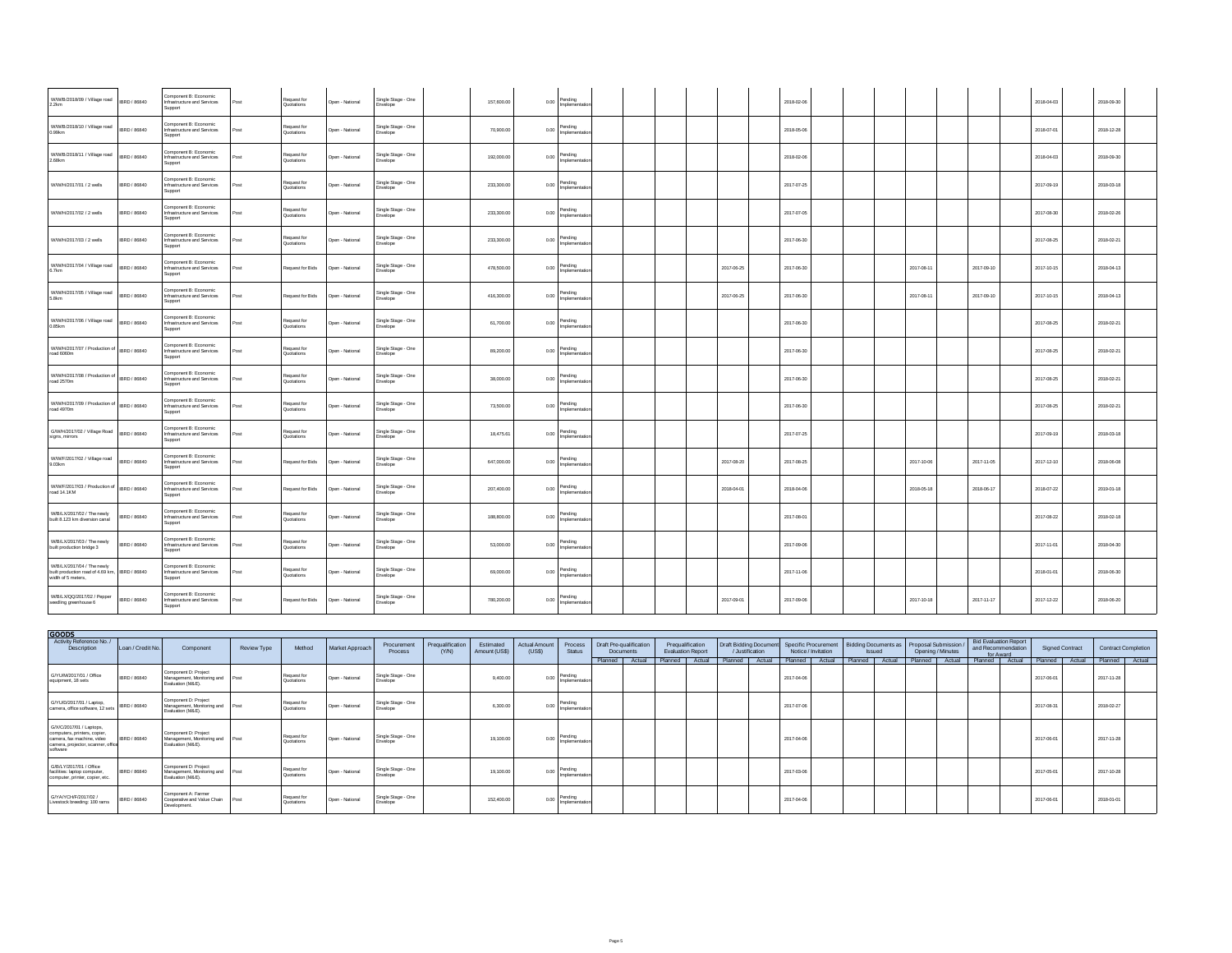| G/W/B/2017/01 / Notebook<br>Computers, Desktop computers,<br>Scanners, Office suite software,<br>Scanners, Office suite software,<br>Digital cameras, Video<br>prijectors, Printers, Fax<br>machines, Copiers                                   |              | Component D: Project<br>Management, Monitoring and<br>Evaluation (M&E). | Post | Request for<br>Quotations | Open - National | Single Stage - One<br>Envelope | 19,100.00  |      | 0.00 Pending                |  |            | 2017-04-06 |  |            |            | 2017-06-01 | 2017-11-28 |  |
|-------------------------------------------------------------------------------------------------------------------------------------------------------------------------------------------------------------------------------------------------|--------------|-------------------------------------------------------------------------|------|---------------------------|-----------------|--------------------------------|------------|------|-----------------------------|--|------------|------------|--|------------|------------|------------|------------|--|
| G/W/H/2017/01 / Notebook<br>computers, Desktop computers,<br>Scanners, Office suite software,<br>Nontribus, Sinux Bouwer Software,<br>Photocopiers, Digital cameras, IBRD / 86840<br>Digital voice recorders, Laser fax<br>machines<br>machines |              | Component D: Project<br>Management, Monitoring and<br>Evaluation (M&E). | Post | Request for<br>Quotations | Open - National | Single Stage - One<br>Envelope | 19,100.00  | 0.00 | Pending<br>nnlemi           |  |            | 2017-04-06 |  |            |            | 2017-06-01 | 2017-11-28 |  |
| G/W/H/J/2017/02 / Anti-hail net BRD / 86840                                                                                                                                                                                                     |              | Component A: Farmer<br>Cooperative and Value Chain<br>Development.      | Post | Request for<br>Quotations | Open - National | Single Stage - One<br>Envelope | 214,800.00 | 0.00 | Pending<br>mnlemer          |  |            | 2017-04-06 |  |            |            | 2017-06-01 | 2017-12-02 |  |
| G/W/F/D/2017/01 / Automatic<br>peeling machines, drying<br>machines, drying trolleies                                                                                                                                                           | IBRD / 86840 | Component A: Farmer<br>Cooperative and Value Chain<br>Development.      | Post | Direct Selection          | Direct          |                                | 588,800.00 | 0.00 | Pending<br>Implemer         |  | 2017-04-01 | 2017-04-06 |  |            |            | 2017-05-1  | 2017-12-11 |  |
| G/SH/2018/01 / Office<br>equipment 176 set                                                                                                                                                                                                      | IBRD / 86840 | Component D: Project<br>Management, Monitoring and<br>Evaluation (M&E). | Post | Request for<br>Quotations | Open - National | Single Stage - One<br>invelope | 124,500.00 |      | $0.00$ Pending<br>mpleme    |  |            | 2018-04-06 |  |            |            | 2018-06-01 | 2018-11-28 |  |
| G/YA/YC/C/2017/01 / 342 heads BRD / 86840<br>of moggy                                                                                                                                                                                           |              | Component B: Economic<br>Infrastructure and Services<br>Support         | Post | Request for<br>Quotations | Open - National | Single Stage - One<br>Envelope | 130.300.00 | 0.00 | Pending<br>Impleme          |  |            | 2017-10-08 |  |            |            | 2017-12-01 | 2018-05-30 |  |
| G/YA/YC/C/2018/01 / 342 heads BRD / 86840                                                                                                                                                                                                       |              | Component B: Economic<br>Infrastructure and Services<br>Support         | Post | Request for<br>Quotations | Open - National | Single Stage - One<br>Envelope | 130,300.00 | 0.00 | Pending<br>mplements        |  |            | 2018-06-06 |  |            |            | 2018-08-01 | 2019-01-28 |  |
| G/YA/YC/C/2018/03 / 342 heads BRD / 86840<br>of moggy                                                                                                                                                                                           |              | Component B: Economic<br>Infrastructure and Services<br>Support         | Post | Request for<br>Quotations | Onen - National | Single Stage - One<br>Envelope | 130.300.00 | 0.00 | Pending<br>npleme           |  |            | 2018-10-08 |  |            |            | 2018-12-01 | 2019-05-30 |  |
| G/YA/YC/C/2019/01 / 342 heads BRD / 86840                                                                                                                                                                                                       |              | Component B: Economic<br>Infrastructure and Services<br>Support         | Post | Request for<br>Quotations | Open - National | Single Stage - One<br>Envelope | 130,300.00 | 0.00 | Pending<br>Implements       |  |            | 2019-06-06 |  |            |            | 2019-08-01 | 2020-01-28 |  |
| G/YA/Y/Z/2017/02 / Carrier (4) BRD / 86840                                                                                                                                                                                                      |              | Component B: Economic<br>Infrastructure and Services<br>Sunnort         | Post | Request for<br>Quotations | Open - National | Single Stage - One<br>nvelope  | 83,800.00  | 0.00 | Pending<br>noleme           |  |            | 2017-07-06 |  |            |            | 2017-08-31 | 2018-02-27 |  |
| G/YA/YCH/F/2017/04 / Provide BRD / 86840                                                                                                                                                                                                        |              | Component B: Economic<br>Infrastructure and Services<br>Support         | Post | Request for<br>Quotations | Open - National | Single Stage - One<br>Envelope | 128,000.00 |      | 0.00 Pending<br>Implementa  |  |            | 2017-07-06 |  |            |            | 2017-08-3  | 2018-02-27 |  |
| G/YA/YCH/F/2017/06 / 100<br>rams (demonstration farms)                                                                                                                                                                                          | IBRD / 86840 | Component B: Economic<br>Infrastructure and Services<br>Support         | Post | Request for<br>Quotations | Open - National | Single Stage - One<br>Envelope | 152,400.00 |      | $0.00$ Pending              |  |            | 2017-07-08 |  |            |            | 2017-08-31 | 2018-02-27 |  |
| G/YA/YCH/F/2018/01 / Providing BRD / 86840<br>2130 sheep                                                                                                                                                                                        |              | Component B: Economic<br>Infrastructure and Services<br>Support         | Post | Request for<br>luotations | Open - National | Single Stage - One<br>Envelope | 194,800.00 | 0.00 | Pending<br>nplementa        |  |            | 2018-01-06 |  |            |            | 2018-03-03 | 2018-08-30 |  |
| G/YU/D/Y/2017/02 / little ewes BRD / 86840                                                                                                                                                                                                      |              | Component B: Economic<br>Infrastructure and Services<br>Support         | Post | Request for<br>Quotations | Open - National | Single Stage - One<br>Envelope | 127,100.00 | 0.00 | Pending<br>Implementa       |  |            | 2017-10-06 |  |            |            | 2017-12-01 | 2018-05-30 |  |
| G/YU/D/Y/2018/01 / little ewe                                                                                                                                                                                                                   | BRD / 86840  | Component B: Economic<br>Infrastructure and Services<br>Support         | Post | Request for<br>Quotations | Open - National | Single Stage - One<br>Envelope | 169,200.00 | 0.00 | Pending<br>nplemer          |  |            | 2018-09-06 |  |            |            | 2018-11-01 | 2019-04-30 |  |
| G/YU/ML/2017/01 / donkeys                                                                                                                                                                                                                       | IBRD / 86840 | Component B: Economic<br>Infrastructure and Services<br>Support         | Post | Request for<br>Quotations | Open - National | Single Stage - One<br>Envelope | 213,400.00 |      | $0.00$ Pending<br>nplements |  |            | 2017-07-08 |  |            |            | 2017-08-3  | 2018-02-27 |  |
| G/YU/ML/2018/01 / donkeys                                                                                                                                                                                                                       | IRRD / A6840 | Component B: Economic<br>Infrastructure and Services<br>Support         | Post | Request for<br>Quotations | Open - National | Single Stage - One<br>Envelope | 213,400.00 | 0.00 | Pending<br>Implemer         |  |            | 2018-01-08 |  |            |            | 2018-03-03 | 2018-08-30 |  |
| G/W/B/F/2018/01 / A cold<br>storage equipment                                                                                                                                                                                                   | IBRD / 86840 | Component B: Economic<br>Infrastructure and Services<br>Support         | Post | Request for<br>Quotations | Open - National | Single Stage - One<br>Envelope | 180,100.00 | 0.00 | Pending<br>mplementa        |  |            | 2018-03-01 |  |            |            | 2018-03-22 | 2018-09-18 |  |
| G/W/H/J/2018/01 / 1050 acres<br>of drip irrigation                                                                                                                                                                                              | IBRD / 86840 | Component B: Economic<br>Infrastructure and Services<br>Support         | Post | Request for<br>Quotations | Open - National | Single Stage - One<br>Envelope | 197,200.00 |      | 0.00 Pending                |  |            | 2018-01-25 |  |            |            | 2018-03-22 | 2018-09-18 |  |
| G/W/H/J/2018/02 / 557 acres of<br>new varieties of apple tree                                                                                                                                                                                   | BRD / 86840  | Component B: Economic<br>Infrastructure and Services                    | Post | Request for Bids          | Open - National | Single Stage - One<br>Envelope | 285,400.00 | 0.00 | Pending<br>Implementa       |  | 2018-02-01 | 2018-02-06 |  | 2018-03-20 | 2018-04-19 | 2018-05-24 | 2018-11-20 |  |
| G/W/F/2016/01 / 5 desktop<br>computers, three laptop<br>computers, three printers,<br>copiers 1, fax 1, a camera, a<br>scanner, a projector, a camera,<br>office software 8                                                                     | IBRD / 86840 | Component D: Project<br>Management, Monitoring and<br>Evaluation (M&E). | Post | Request for<br>Quotations | Open - National | Single Stage - One<br>Envelope | 19,100.00  |      | 0.00 Pending                |  |            | 2017-07-25 |  |            |            | 2017-09-19 | 2018-03-18 |  |
| G/W/F/D/2017/03 / Drying shed  BRD / 86840<br>$6020$ square meters                                                                                                                                                                              |              | Component B: Economic<br>Infrastructure and Services<br>Support         | Post | Request for<br>uotations  | Open - National | Single Stage - One<br>Envelope | 105,500.00 |      | $0.00$ Pending<br>nplemi    |  |            | 2017-08-06 |  |            |            | 2017-10-01 | 2018-03-30 |  |
| G/W/F/D/2017/05 / Stainless<br>steel workbench, persimmons<br>hang 30 square meters, 2.189                                                                                                                                                      | IBRD / 86840 | Component B: Economic<br>Infrastructure and Services<br>Support         | Post | Request for<br>Quotations | Open - National | Single Stage - One<br>Envelope | 108,700.00 |      | $0.00$ Pending<br>mplementa |  |            | 2017-09-01 |  |            |            | 2017-09-22 | 2018-03-21 |  |
| G/W/F/D/2018/02 / 1 set of cold<br>storage refrigeration equipment BRD / 86840                                                                                                                                                                  |              | Component B: Economic<br>Infrastructure and Services<br>Support         | Post | Request for<br>Quotations | Open - National | Single Stage - One<br>Envelope | 234,100.00 |      | 0.00 Pending<br>Implementa  |  |            | 2018-04-01 |  |            |            | 2018-04-22 | 2018-10-19 |  |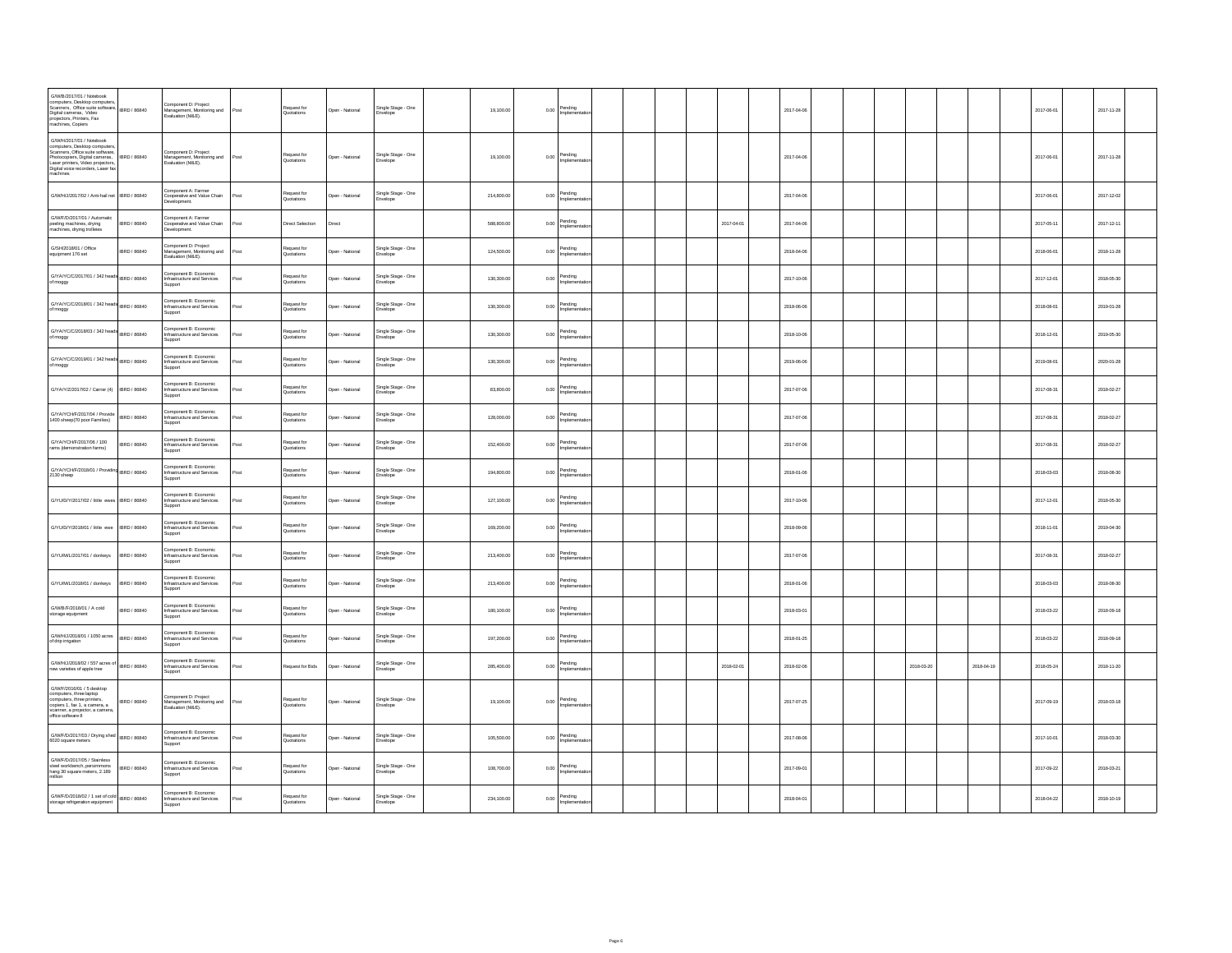| G/B/LY/CF/SYJ/2017/03 /<br>assucados equipmento spaint.<br>Production becasuracteus | - were errored D. EUUHUHIN.<br>Tetrurbura sed Sandrae | Request for<br>Quotations | e Stane - One | 172,900.0 |  |  |  | 2017-07 |  |  |  |  |  |
|-------------------------------------------------------------------------------------|-------------------------------------------------------|---------------------------|---------------|-----------|--|--|--|---------|--|--|--|--|--|
| production baseautoclave<br>equipment of culture room sun<br>shading facilities     |                                                       |                           |               |           |  |  |  |         |  |  |  |  |  |

| <b>NON CONSULTING SERVICES</b> |                   |           |             |                     |                 |                        |     |                           |                         |                   |                                            |                |                          |         |               |                                                                                                          |              |        |                                      |                 |                        |                 |        |                     |
|--------------------------------|-------------------|-----------|-------------|---------------------|-----------------|------------------------|-----|---------------------------|-------------------------|-------------------|--------------------------------------------|----------------|--------------------------|---------|---------------|----------------------------------------------------------------------------------------------------------|--------------|--------|--------------------------------------|-----------------|------------------------|-----------------|--------|---------------------|
| Description                    | Loan / Credit No. | Component | Review Type | Adoption.<br>wetnoc | Market Approach | Procurement<br>Proces: | NAN | Estimated<br>Amount (US\$ | Actual Amount<br>(2211) | Process<br>Status | <b>Draft Pre-qualification</b><br>Document |                | <b>Evaluation Report</b> |         | Justification | Prequalification Draft Bidding Document Specific Procurement Bidding Documents as<br>Notice / Invitation | <b>Issue</b> |        | a as   Proposal Submissir<br>Opening | $106$ particles | Bid Evaluation Report  | Signed Contract |        | Contract Completion |
|                                |                   |           |             |                     |                 |                        |     |                           |                         |                   |                                            | Planned Actual |                          | Planned | Actual I      | Planned Actual                                                                                           | Planned      | Actual |                                      |                 | Planned Actual Planned | Actual Planned  | Actual | Planned Actual      |
|                                |                   |           |             |                     |                 |                        |     |                           |                         |                   |                                            |                |                          |         |               |                                                                                                          |              |        |                                      |                 |                        |                 |        |                     |

| <b>CONSULTING FIRMS</b>                                  |                    |                                                                                           |             |                                             |                 |               |                            |        |                                 |                    |  |                                         |  |                       |        |                |  |                                                                                                                      |  |                |  |                                                                              |        |                        |  |                            |  |
|----------------------------------------------------------|--------------------|-------------------------------------------------------------------------------------------|-------------|---------------------------------------------|-----------------|---------------|----------------------------|--------|---------------------------------|--------------------|--|-----------------------------------------|--|-----------------------|--------|----------------|--|----------------------------------------------------------------------------------------------------------------------|--|----------------|--|------------------------------------------------------------------------------|--------|------------------------|--|----------------------------|--|
| Activity Reference No./<br>Description                   | Loan / Credit No.  | Component                                                                                 | Review Type | Method                                      | Market Approach | Contract Type | Estimated<br>Amount (US\$) | (US\$) |                                 | Terms of Reference |  | <b>Expression of Interest</b><br>Notice |  | Request for Proposals |        | as Issued      |  | Short List and Draft   Request for Proposals   Opening of Technical   Evaluation of Technical<br>Proposals / Minutes |  | Proposal       |  | <b>Combined Evaluation</b><br><b>Report and Draft</b><br>Negotiated Contract |        | <b>Signed Contract</b> |  | <b>Contract Completion</b> |  |
|                                                          |                    |                                                                                           |             |                                             |                 |               |                            |        |                                 | Planned Actual     |  | Planned Actual                          |  | Planned               | Actual | Planned Actual |  | Planned Actual                                                                                                       |  | Planned Actual |  | Planned                                                                      | Actual | Planned Actual         |  | Planned Actual             |  |
| C/SH/2017/01 / MIS system<br>development and maintenance |                    | Component D: Project<br>Management, Monitoring and Post<br><sup>1</sup> Evaluation (M&E). |             | Consultan<br>Qualification<br>Selection     | Open - National |               | 122,000.00                 |        | ∩ Pending<br>Implementatio      | 2017-04-01         |  | 2017-04-22                              |  | 2017-06-06            |        |                |  |                                                                                                                      |  |                |  | 2017-07-05                                                                   |        | 2017-08-09             |  | 2023-08-09                 |  |
| C/SH/2017/02 / project<br>monitoring and evaluation      | <b>BRD</b> / 86840 | Component D: Project<br>Management, Monitoring and Post<br>Evaluation (M&E).              |             | Quality And Cost-<br><b>Based Selection</b> | Open - National |               | 457,300.00                 |        | Pending<br>0.00   mplementation | 2017-09-01         |  | 2017-09-22                              |  | 2017-11-05            |        |                |  | 2017-12-03                                                                                                           |  | 2018-01-02     |  | 2018-02-06                                                                   |        | 2018-03-13             |  | 2019-03-13                 |  |

| <b>INDIVIDUAL CONSULTANTS</b>                                                                 |                   |                                                                              |      |                                    |                 |               |                            |                                |                           |                    |        |            |                                                    |            |                                     |                        |        |                            |        |
|-----------------------------------------------------------------------------------------------|-------------------|------------------------------------------------------------------------------|------|------------------------------------|-----------------|---------------|----------------------------|--------------------------------|---------------------------|--------------------|--------|------------|----------------------------------------------------|------------|-------------------------------------|------------------------|--------|----------------------------|--------|
| Activity Reference No./<br>Description                                                        | Loan / Credit No. | Component                                                                    |      | Method                             | Market Approach | Contract Type | Estimated<br>Amount (US\$) | <b>Actual Amount</b><br>(US\$) | <b>Process Status</b>     | Terms of Reference |        |            | Invitation to<br>Identified/Selected<br>Consultant |            | <b>Draft Negotiated</b><br>Contract | <b>Signed Contract</b> |        | <b>Contract Completion</b> |        |
|                                                                                               |                   |                                                                              |      |                                    |                 |               |                            |                                |                           | Planned            | Actual | Planned    | Actual                                             | Planned    | Actual                              | Planned                | Actual | Planned                    | Actual |
| C/YU/D/2017/01 / Animal<br>husbandary expert                                                  | IBRD / 86840      | Component C: Technical<br>Assistance and Capacity<br><b>Building Support</b> | Post | Individual Consultant<br>Selection | Open            |               | 4,600.00                   | 0.00                           | Pending<br>Implementation | 2017-04-01         |        | 2017-05-20 |                                                    | 2017-06-10 |                                     | 2017-07-15             |        | 2018-05-15                 |        |
| C/YA/YCH/J/2017/01 / sheep<br>breeding expert 1                                               | IBRD / 86840      | Component C: Technical<br>Assistance and Capacity<br><b>Building Support</b> | Post | Individual Consultant<br>Selection | Open            |               | 9,100.00                   | 0.00                           | Pending<br>mplementation  | 2017-07-20         |        | 2017-09-07 |                                                    | 2017-09-28 |                                     | 2017-11-02             |        | 2018-05-01                 |        |
| C/YA/YCH/J/2017/02 / apiarist<br>nerson                                                       | IBRD / 86840      | Component C: Technical<br>Assistance and Capacity<br><b>Building Support</b> | Post | Individual Consultant<br>Selection | Open            |               | 9,100.00                   | 0.00                           | Pending<br>Implementation | 2017-07-20         |        | 2017-09-07 |                                                    | 2017-09-28 |                                     | 2017-11-02             |        | 2018-05-01                 |        |
| C/YA/YCH/J/2017/03 /<br>cooperative management expert   IBRD / 86840<br>1 person              |                   | Component C: Technical<br>Assistance and Capacity<br><b>Building Support</b> | Post | Individual Consultant<br>Selection | Open            |               | 9.100.00                   | 0.00                           | Pending<br>mplementation  | 2017-07-20         |        | 2017-09-07 |                                                    | 2017-09-28 |                                     | 2017-11-02             |        | 2018-05-01                 |        |
| C/YA/YCH/J/2017/04 / Project<br>sourcing specialist 1                                         | IBRD / 86840      | Component C: Technical<br>Assistance and Capacity<br><b>Building Support</b> | Post | Individual Consultant<br>Selection | Open            |               | 9,100.00                   | 0.00                           | Pending<br>Implementation | 2017-07-20         |        | 2017-09-07 |                                                    | 2017-09-28 |                                     | 2017-11-02             |        | 2018-05-01                 |        |
| C/YA/YCH/J/2017/05 /<br>community financial expert 1<br>person                                | IBRD / 86840      | Component C: Technical<br>Assistance and Capacity<br><b>Building Support</b> | Post | Individual Consultant<br>Selection | Open            |               | 9.100.00                   | 0.00                           | Pending<br>Implementation | 2017-07-20         |        | 2017-09-07 |                                                    | 2017-09-28 |                                     | 2017-11-02             |        | 2018-05-01                 |        |
| C/YU/D/2017/02 / animal<br>husbandman                                                         | IBRD / 86840      | Component C: Technical<br>Assistance and Capacity<br><b>Building Support</b> | Post | Individual Consultant<br>Selection | Open            |               | 9,100.00                   | 0.00                           | Pending<br>mplementation  | 2017-07-20         |        | 2017-09-07 |                                                    | 2017-09-28 |                                     | 2017-11-02             |        | 2018-05-01                 |        |
| C/YU/D/2017/03 / Cooperative<br>construction specialist                                       | IBRD / 86840      | Component C: Technical<br>Assistance and Capacity<br><b>Building Support</b> | Post | Individual Consultant<br>Selection | Open            |               | 3,000.00                   | 0.00                           | Pending<br>mplementation  | 2017-07-20         |        | 2017-09-07 |                                                    | 2017-09-28 |                                     | 2017-11-02             |        | 2018-05-01                 |        |
| C/YU/D/2017/04 / Financial<br>expert                                                          | IBRD / 86840      | Component C: Technical<br>Assistance and Capacity<br><b>Building Support</b> | Post | Individual Consultant<br>Selection | Open            |               | 1,500.00                   | 0.00                           | Pendina<br>Implementation | 2017-07-20         |        | 2017-09-07 |                                                    | 2017-09-28 |                                     | 2017-11-02             |        | 2018-05-01                 |        |
| C/X/C/2017/01 / 1 cooperative<br>operation management<br>consulting expert                    | IBRD / 86840      | Component C: Technical<br>Assistance and Capacity<br><b>Building Support</b> | Post | Individual Consultant<br>Selection | Open            |               | 4,600.00                   | 0.00                           | Pending<br>Implementation | 2017-07-20         |        | 2017-09-07 |                                                    | 2017-09-28 |                                     | 2017-11-02             |        | 2018-05-01                 |        |
| C/X/C/2017/02 / 1 the<br>cooperative marketing expert                                         | IBRD / 86840      | Component C: Technical<br>Assistance and Capacity<br><b>Building Support</b> | Post | Individual Consultant<br>Selection | Open            |               | 7,600.00                   | 0.00                           | Pending<br>mplementation  | 2017-07-20         |        | 2017-09-07 |                                                    | 2017-09-28 |                                     | 2017-11-02             |        | 2018-05-01                 |        |
| C/X/C/2017/03 / 1 financial<br>consultant                                                     | IBRD / 86840      | Component C: Technical<br>Assistance and Capacity<br><b>Building Support</b> | Post | Individual Consultant<br>Selection | Open            |               | 3,000.00                   | 0.00                           | Pending<br>Implementation | 2017-07-20         |        | 2017-09-07 |                                                    | 2017-09-28 |                                     | 2017-11-02             |        | 2018-05-01                 |        |
| C/W/2017/01 / 1 procurement<br>technical expert                                               | IBRD / 86840      | Component C: Technical<br>Assistance and Capacity<br><b>Building Support</b> | Post | Individual Consultant<br>Selection | Open            |               | 4,600.00                   | 0.00                           | Pending<br>Implementation | 2017-07-20         |        | 2017-09-07 |                                                    | 2017-09-28 |                                     | 2017-11-02             |        | 2018-05-01                 |        |
| C/W/2017/03 / 1 project<br>consultant                                                         | IBRD / 86840      | Component C: Technical<br>Assistance and Capacity<br><b>Building Support</b> | Post | Individual Consultant<br>Selection | Open            |               | 4,600.00                   | 0.00                           | Pending<br>molementation  | 2017-07-20         |        | 2017-09-07 |                                                    | 2017-09-28 |                                     | 2017-11-02             |        | 2018-05-01                 |        |
| C/W/2017/02 / 1 financial<br>management expert                                                | IBRD / 86840      | Component C: Technical<br>Assistance and Capacity<br><b>Building Support</b> | Post | Individual Consultant<br>Selection | Open            |               | 4,600.00                   | 0.00                           | Pending<br>nplementation  | 2017-07-20         |        | 2017-09-07 |                                                    | 2017-09-28 |                                     | 2017-11-02             |        | 2018-05-01                 |        |
| C/W/B/2017/01 / 1 cooperative<br>consulting industry development   IBRD / 86840<br>specialist |                   | Component C: Technical<br>Assistance and Capacity<br><b>Building Support</b> | Post | Individual Consultant<br>Selection | Open            |               | 8,200.00                   | 0.00                           | Pending<br>Implementation | 2017-07-20         |        | 2017-09-07 |                                                    | 2017-09-28 |                                     | 2017-11-02             |        | 2018-05-01                 |        |
| C/W/B/2017/02 / 1 financial<br>management expert                                              | IBRD / 86840      | Component C: Technical<br>Assistance and Capacity<br><b>Building Support</b> | Post | Individual Consultant<br>Selection | Open            |               | 9.100.00                   | 0.00                           | Pending<br>Implementation | 2017-10-01         |        | 2017-11-19 |                                                    | 2017-12-10 |                                     | 2018-01-14             |        | 2018-07-13                 |        |